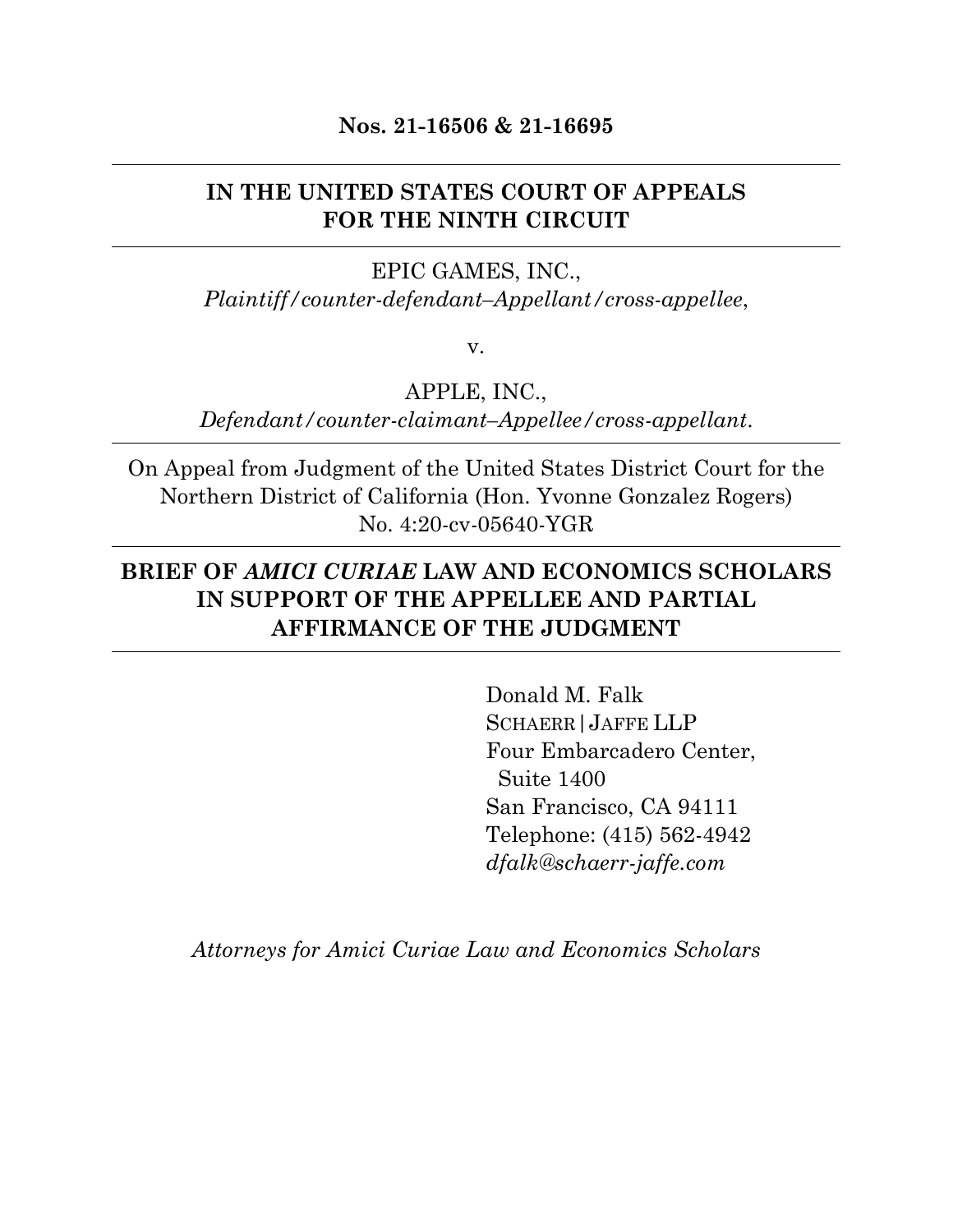# **TABLE OF CONTENTS Page**

| Statement of Identity, Interest, and Authority of the <i>Amicus Curiae</i> .1                                                    |
|----------------------------------------------------------------------------------------------------------------------------------|
|                                                                                                                                  |
|                                                                                                                                  |
| A. Antitrust law does not—and should not—forbid exercises<br>of market power that extract greater surplus from transactions      |
| 1. Antitrust law does not forbid merely exercising market power                                                                  |
| 2. Permitting purely extractive exercises of market power<br>furthers dynamic efficiency and avoids intractable                  |
| B. Apple's App Store and IAP requirements do not enhance                                                                         |
| 1. The challenged policies do not enhance Apple's market power                                                                   |
| 2. The challenged policies do not enhances Apple's market power<br>in broader app-related markets, including the "mobile gaming" |
| 3. The challenged policies do not enable Apple to maintain its                                                                   |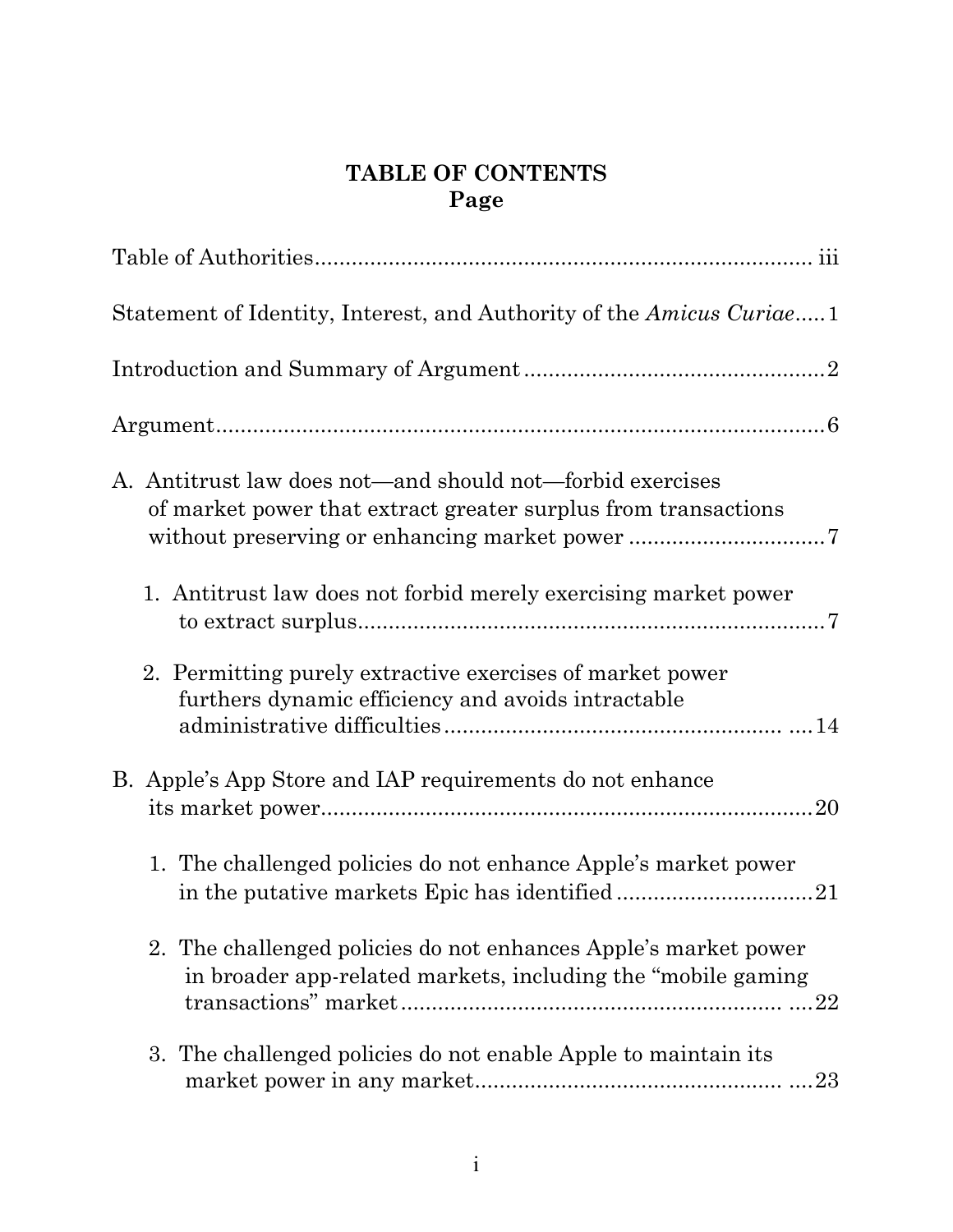| C. Condemning the challenged policies would likely reduce consumer                                                              |  |
|---------------------------------------------------------------------------------------------------------------------------------|--|
| 1. Replacing Apple's current policies with a flat fee for access<br>to critical APIS or digital certificates would benefit Epic |  |
| 2. Replacing Apple's current policies with revenue-based license                                                                |  |
|                                                                                                                                 |  |
|                                                                                                                                 |  |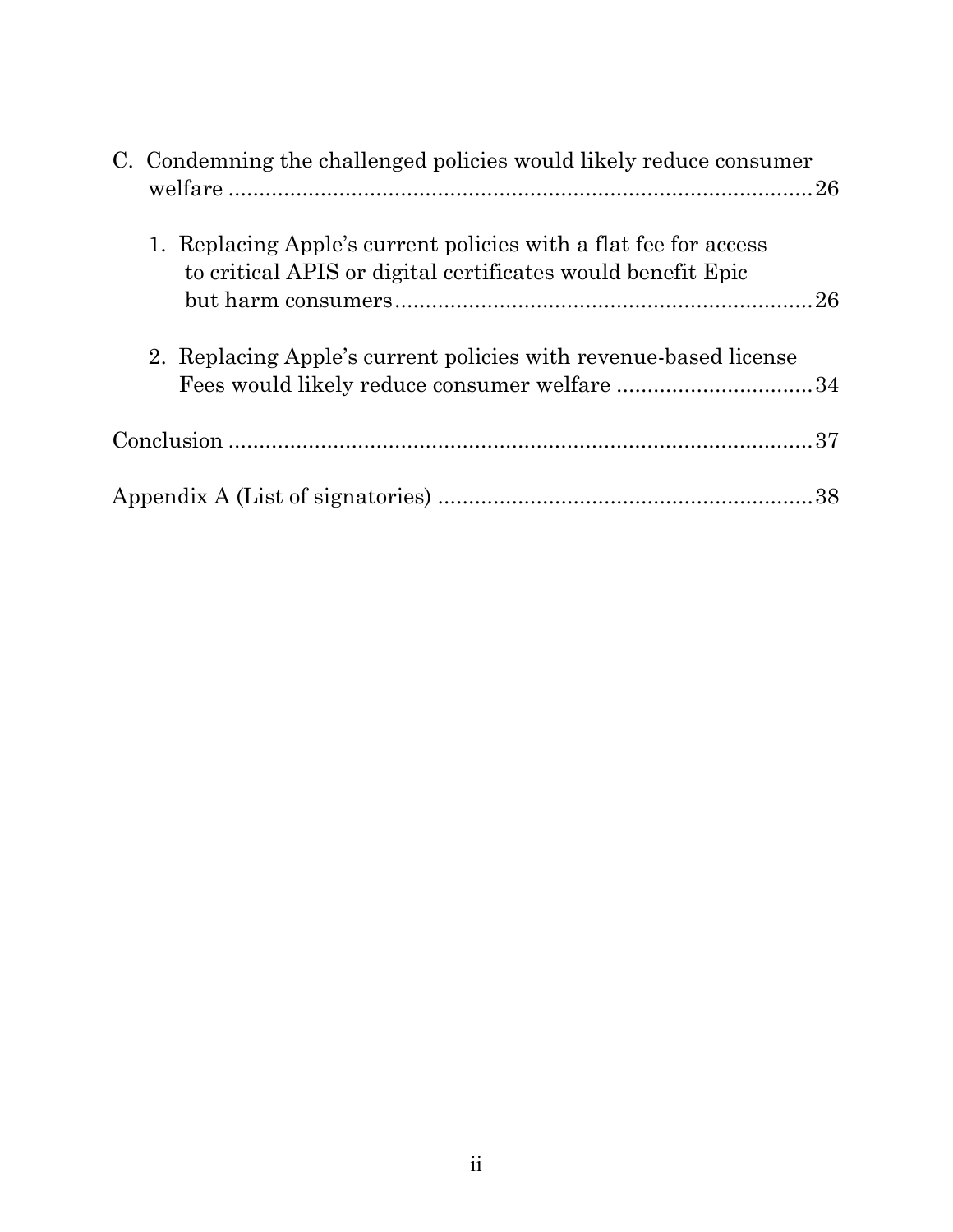# **TABLE OF AUTHORITIES**

| Cases                                          | Page(s) |
|------------------------------------------------|---------|
| Barry Wright Corp. v. ITT Grinnell Corp.,      |         |
| <i>Broadcast Music, Inc. v. CBS,</i>           |         |
| FTC v. Qualcomm Inc.,                          |         |
| Illinois Tool Works, Inc. v. Independent Ink,  |         |
| Leegin Creative Leather Prods., Inc. v. PSKS,  |         |
|                                                |         |
| NCAA v. Bd. of Regents of Univ. of Okla.,      |         |
| Ohio v. American Express Co.,                  |         |
| Pac. Bell Tel. Co. v. linkLine Commc'ns, Inc., |         |
| Rambus Inc. v. FTC,                            |         |
| <i>Reiter v. Sonotone Corp.,</i>               |         |
| United States v. Microsoft,                    |         |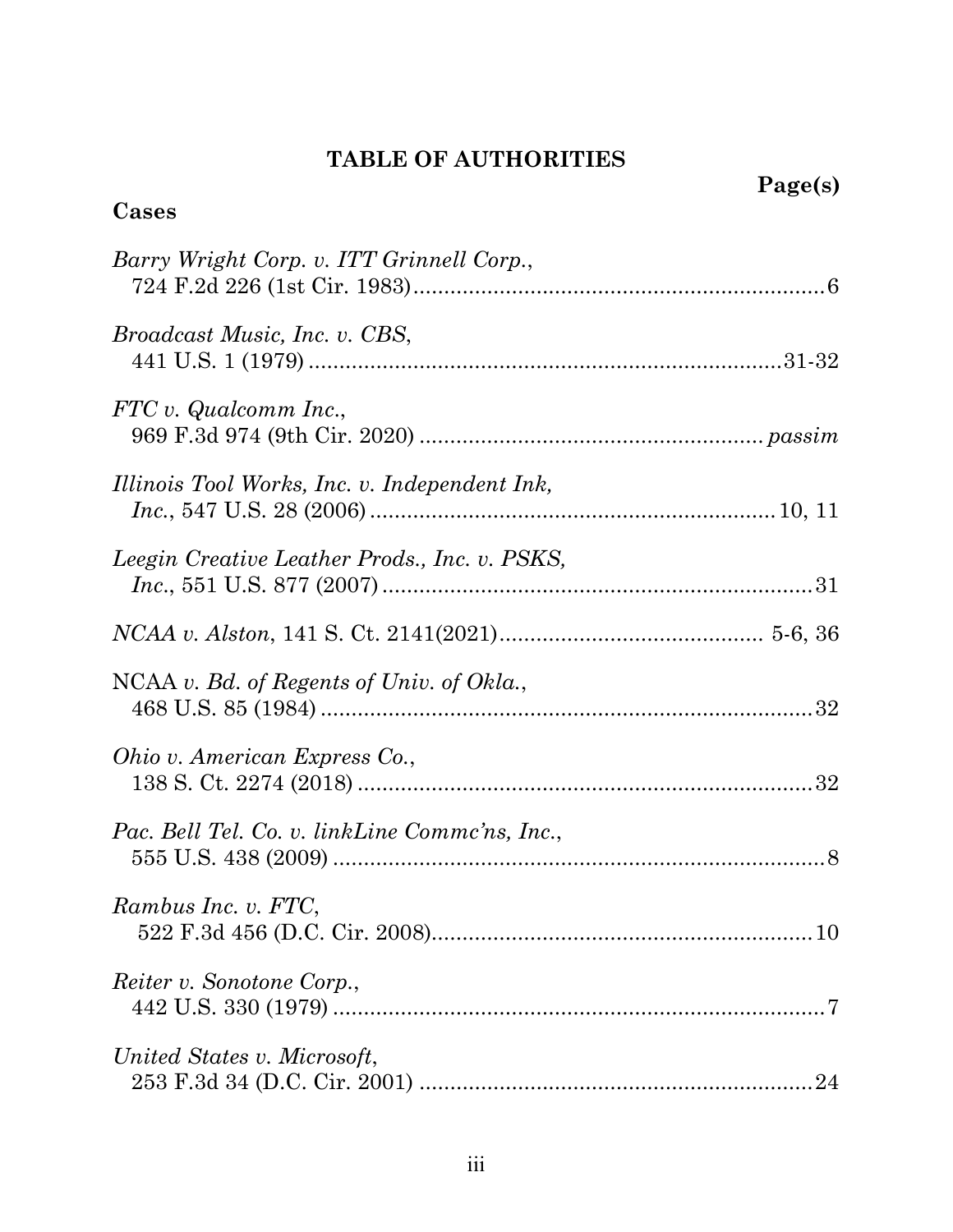| Viamedia, Inc. v. Comcast Corp.,                                                                                                               |
|------------------------------------------------------------------------------------------------------------------------------------------------|
| Verizon Comm'c'ns Inc. v. Law Offices of Curtis                                                                                                |
| <b>Other Authorities</b>                                                                                                                       |
| Phillip Areeda & Herbert Hovenkamp,                                                                                                            |
| Jonathan B. Baker, <i>Beyond Schumpeter vs. Arrow:</i><br><i>How Antitrust Fosters Innovation, 74 Antitrust L. J. 575 2007) 15</i>             |
| Bo Bian et al., The Supply and Demand for Data Privacy:<br><i>Evidence from Mobile Apps</i> (Dec. 17, 2021), available at                      |
| Dennis W. Carlton & Ken Heyer,<br><i>Extractions vs. Extension: The Basis for Formulating</i><br>Antitrust Policy Towards Single-Firm Conduct, |
| Erika M. Douglas, <i>Data Privacy Protection as a Procompetitive</i><br>Justification, Antitrust Mag. Online 1 (Dec. 2021)33                   |
| David Gow, Microsoft gives up three-year battle to keep Windows closed                                                                         |
| Herbert Hovenkamp,                                                                                                                             |
| Barry Jaruzelski, Robert Chwalik, & Brad Goehle,<br>What the Top Innovators Get Right,                                                         |
| Thomas A. Lambert, Assessing Big Tech's Market Power:<br>A Comparative Institutional Analysis,                                                 |
|                                                                                                                                                |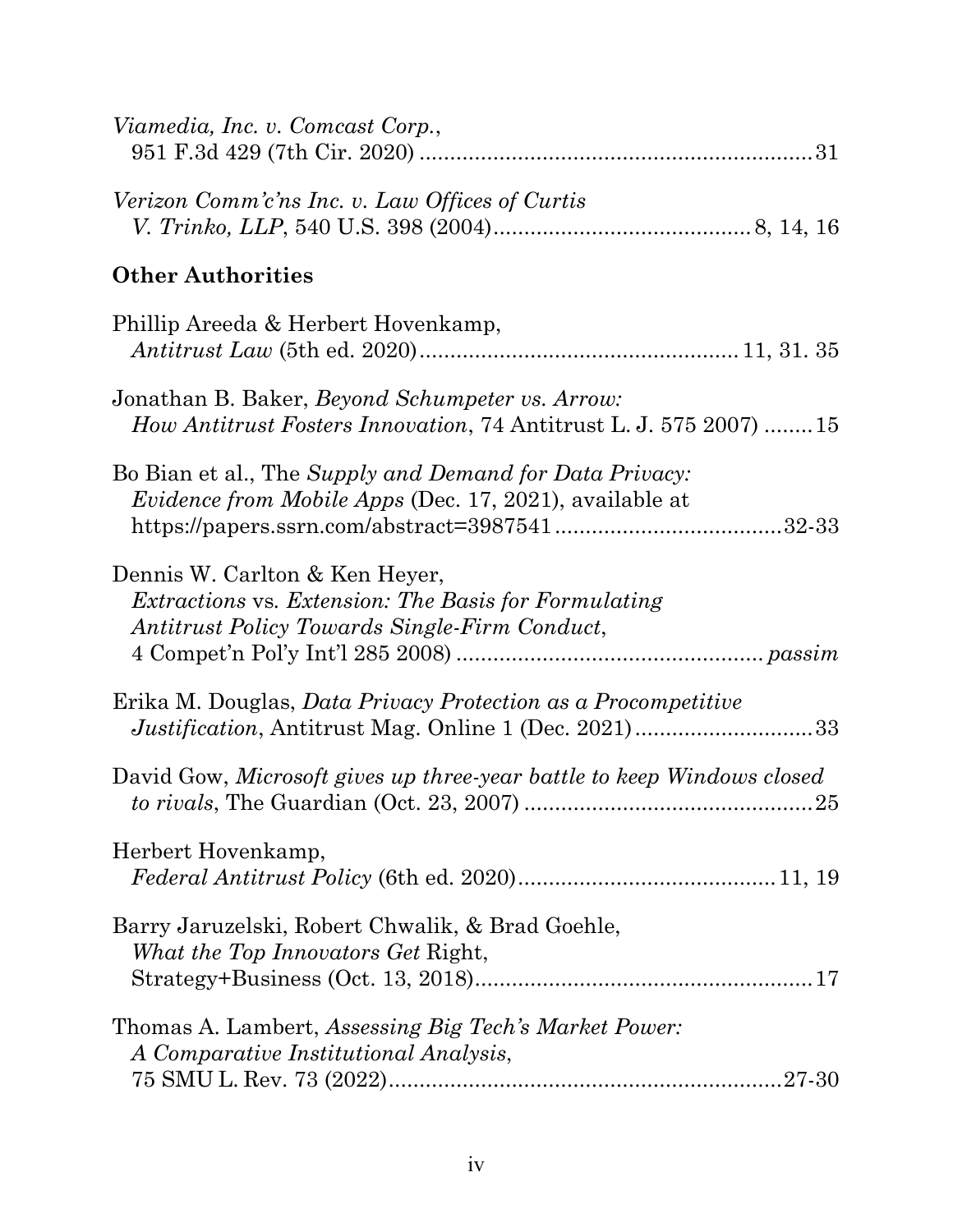| Thomas A. Lambert,                                             |
|----------------------------------------------------------------|
| Appropriate Liability Rules for Tying and Bundled              |
|                                                                |
| Thomas A. Lambert, The Limits of Antitrust in the 21st         |
|                                                                |
| N. Gregory Mankiw,                                             |
|                                                                |
|                                                                |
|                                                                |
|                                                                |
|                                                                |
|                                                                |
|                                                                |
| Richard A. Posner,<br>Paul A. Samuelson & William D. Nordhaus, |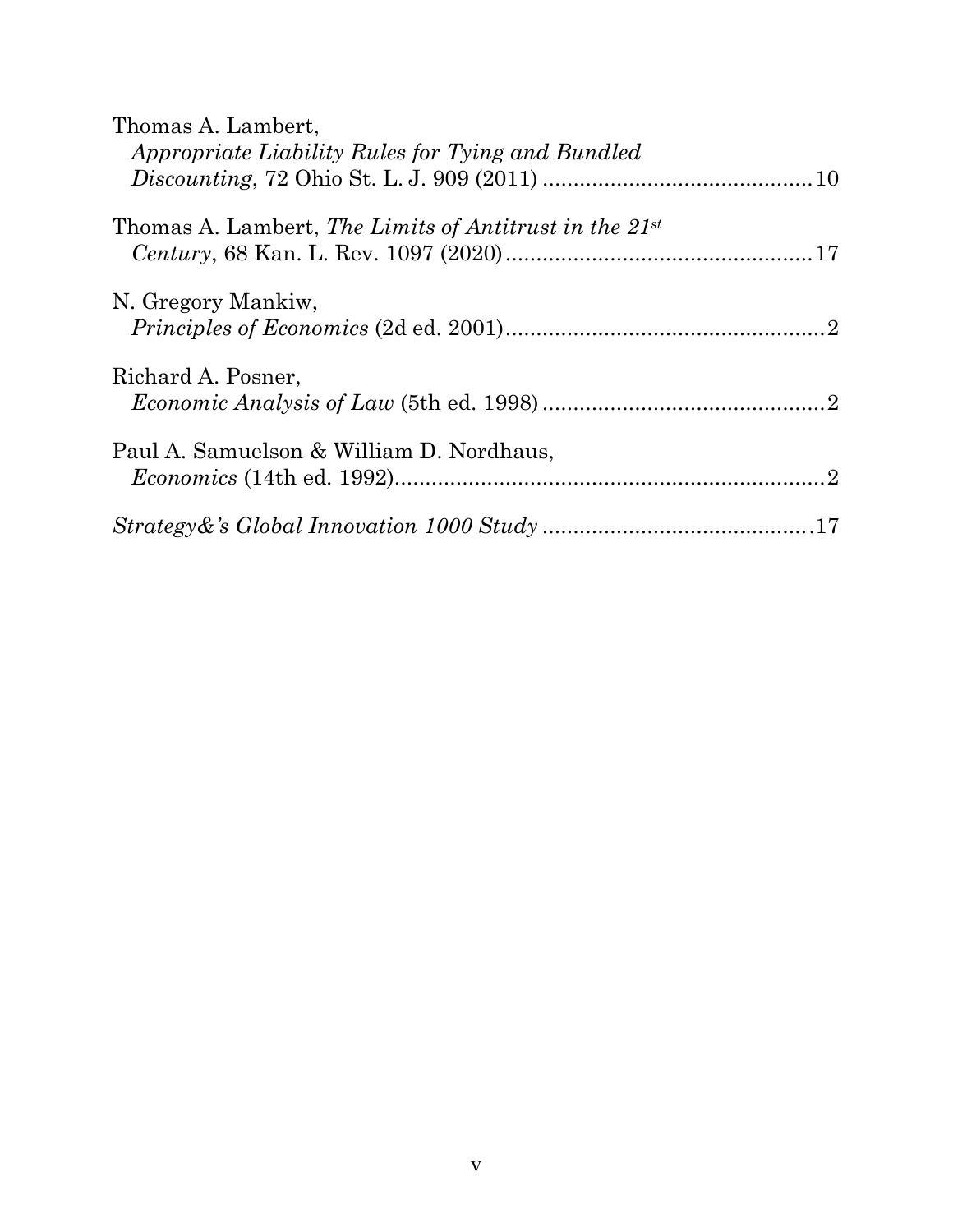### **STATEMENT OF IDENTITY, INTEREST, AND AUTHORITY OF THE** *AMICI CURIAE*

*Amici* are the scholars of antitrust law and economics who are listed in Appendix A below. As scholars in these fields, *amici* have an interest in ensuring that United States antitrust doctrine promotes consumer welfare, the paramount goal of the antitrust laws. A ruling from this Court in favor of appellant Epic Games, Inc. would blur a distinction that is critical for ensuring that antitrust law promotes dynamic efficiency and thus benefits consumers in the long run. Condemning the conduct Epic has challenged would also produce shortrun consumer harm. Accordingly, we submit this brief in support of appellee Apple, Inc.

The parties have filed a joint blanket consent to the filing of *amicus* briefs. Dkt. 33. No party's counsel authored this brief in whole or in part; no party or party's counsel contributed money that was intended to fund preparing or submitting the brief; and no person other than the amici curiae or their counsel—contributed money that was intended to fund preparing or submitting the brief.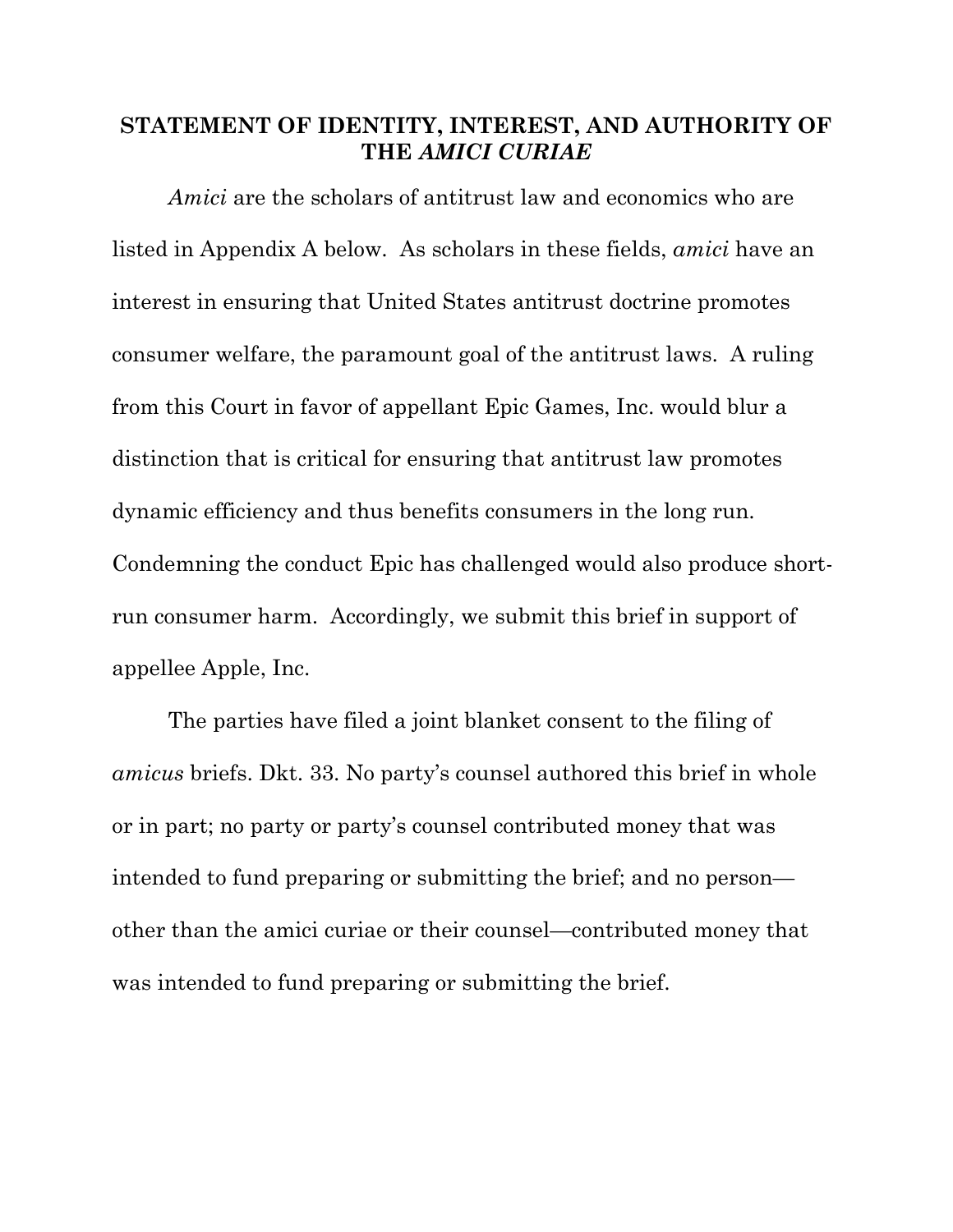#### **INTRODUCTION AND SUMMARY OF ARGUMENT**

Having broken new innovative ground in mobile devices and the operating system for them, Apple is entitled to enjoy the fruits of its efforts. Every voluntary transaction between a buyer and seller involves the creation of surplus, which is the difference between the subjective value the buyer attaches to the thing being sold and the seller's cost of producing and selling the item. *See* Paul A. Samuelson & William D. Nordhaus, *Economics* 150-152 (14th ed. 1992); N. Gregory Mankiw, *Principles of Economics* 142-52 (2d ed. 2001); Richard A. Posner, *Economic Analysis of Law* 302 (5th ed. 1998). Price and other contract terms determine how that surplus is split between the buyer and seller *(i.e.*, between consumer surplus and producer surplus). Dennis W. Carlton & Ken Heyer, *Extractions vs. Extension: The Basis for Formulating Antitrust Policy Towards Single-Firm Conduct*, 4 Compet'n Pol'y Int'l 285, 293-97 (2008).

Antitrust law recognizes that innovators like Apple are lawfully entitled to extract whatever surplus they can derive from transactions involving their innovations as long as they do not somehow enhance their market power through those transactions. Allowing profits from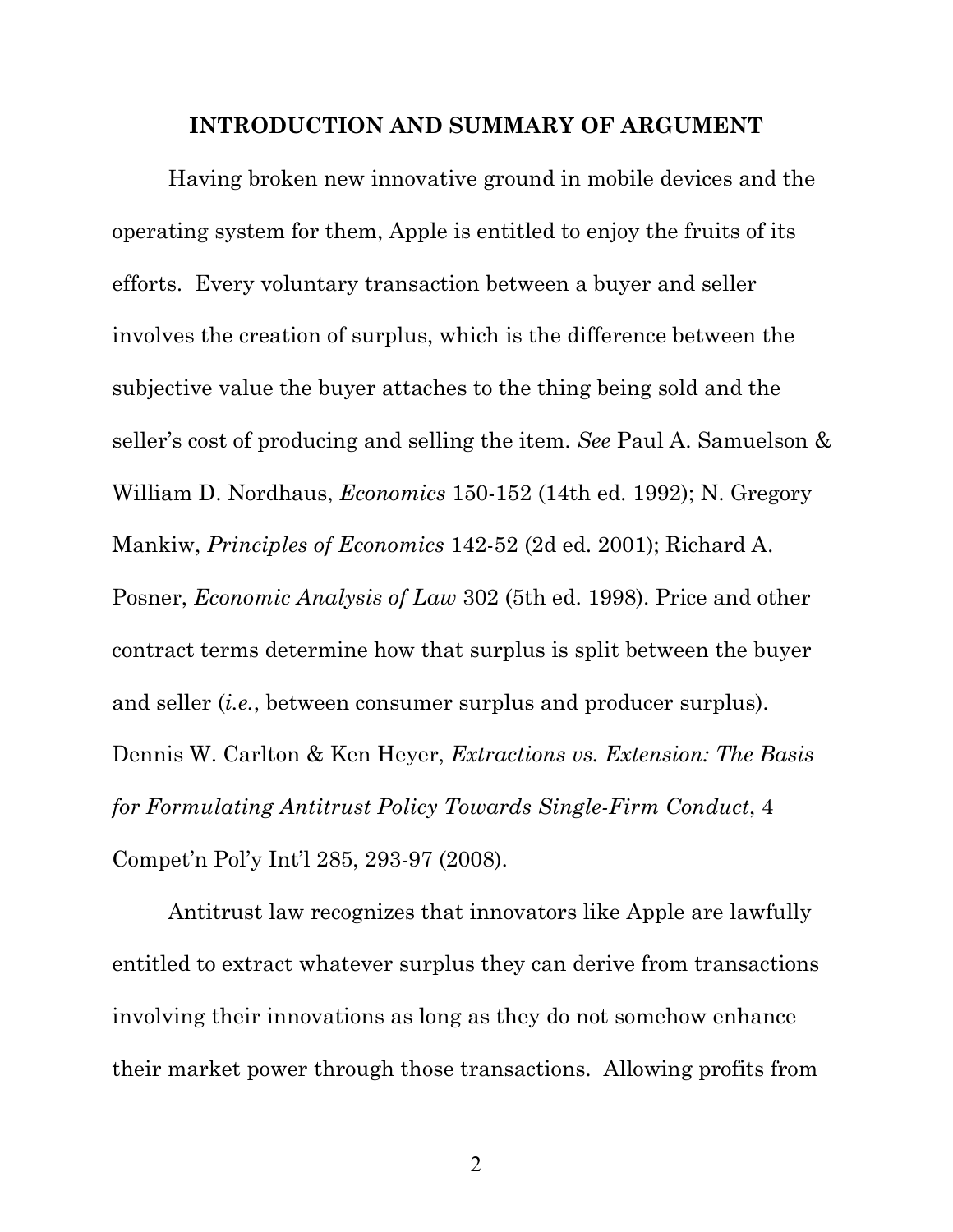innovation serves the procompetitive policies of antitrust law by providing strong incentives for innovation by all competitors.

That principle disposes of much of this case.

Epic creates and sells a mobile version of its Fortnite game in the form of a computer application, or "app," that runs on iOS, the operating system used in Apple's popular iPhones and iPads. The district court found that Apple participates in the relevant market for mobile gaming transactions through "a full suite of services offered by iOS and [Apple's proprietary] App Store," services that draw upon (and are technologically integrated into) the iOS devices and include Apple's proprietary In-App Purchase (IAP) system as one component. 1-ER-157. IAP comprises several software programs that together "manage transactions, payments, and commissions within the App Store." 1-ER-68.

Epic has challenged two policies that are part of Apple's business model for monetizing its innovative app platform. One policy requires developers to distribute iOS apps exclusively through Apple's App Store. The other requires developers to use Apple's IAP in conjunction with any payments app users make while using an iOS app. Apple then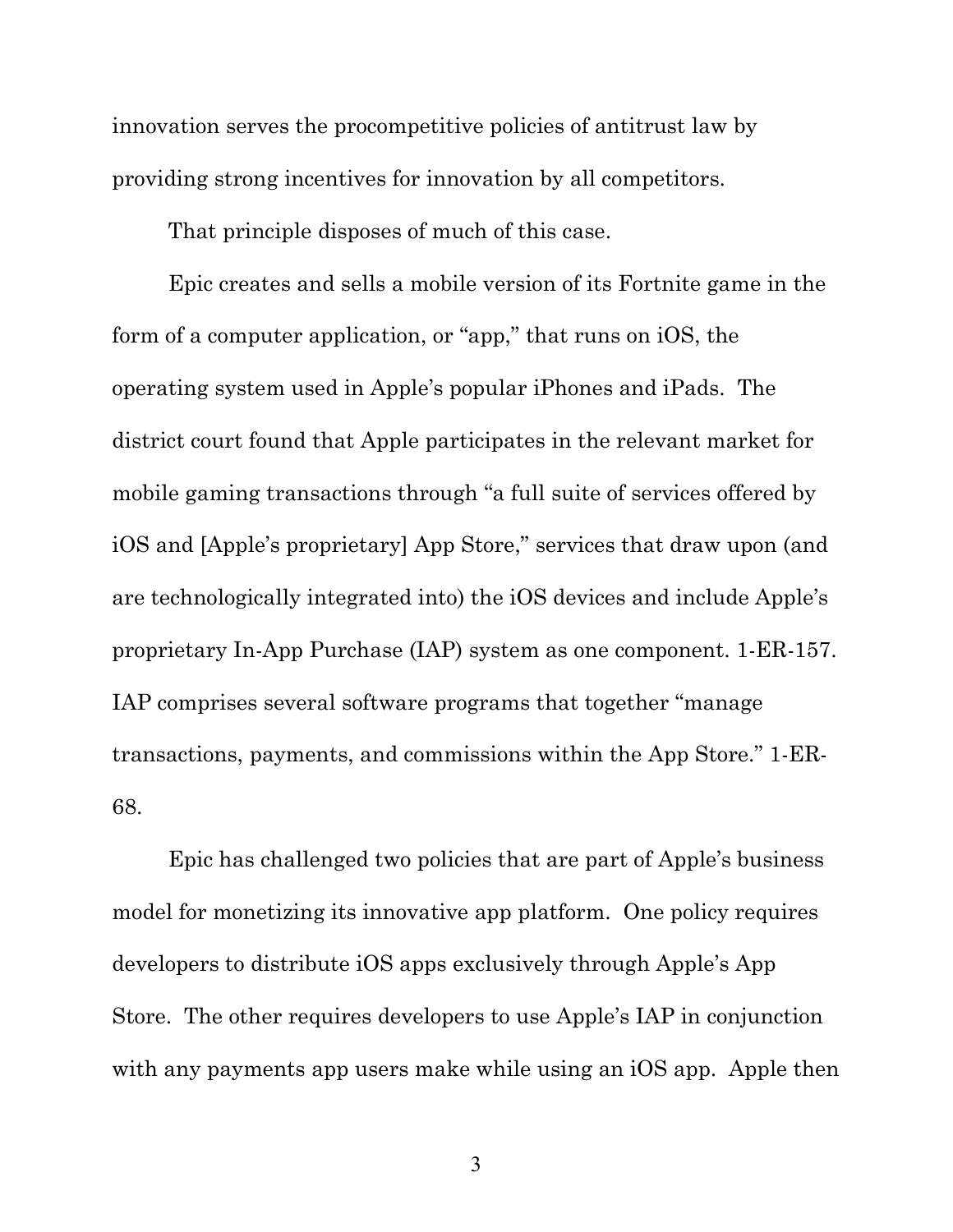retains a share (typically 30%) of the revenues from App Store sales and from app users' purchases of digital goods using IAP.

The district court found that Apple has market power in the mobile gaming transactions market owing to its "over 55%" share and its profit margins, along with "relatively high but … plausibly decreasing" barriers to entry. 1-ER-4, 1-ER-93-97. As the district court recognized, however, "[s]uccess is not illegal," 1-ER-4, and there is no suggestion that Apple achieved its market position unlawfully.

The challenged policies provide a way for Apple to exercise its legitimately obtained market power to extract some of the surplus created by iOS app sales and in-app purchases. Yet Apple could still collect a similar level of surplus from iOS app transactions even without those two policies. For example, Apple could require app developers to pay it a portion of their revenues to obtain access to the software development tools and the 150,000 application programming interfaces (APIs) needed to produce operable iOS apps. *See* 1-ER-117.

Because the challenged policies do not foreclose competition, but only collect surplus that Apple has legitimately obtained, the policies do not extend Apple's market power by impairing the competitive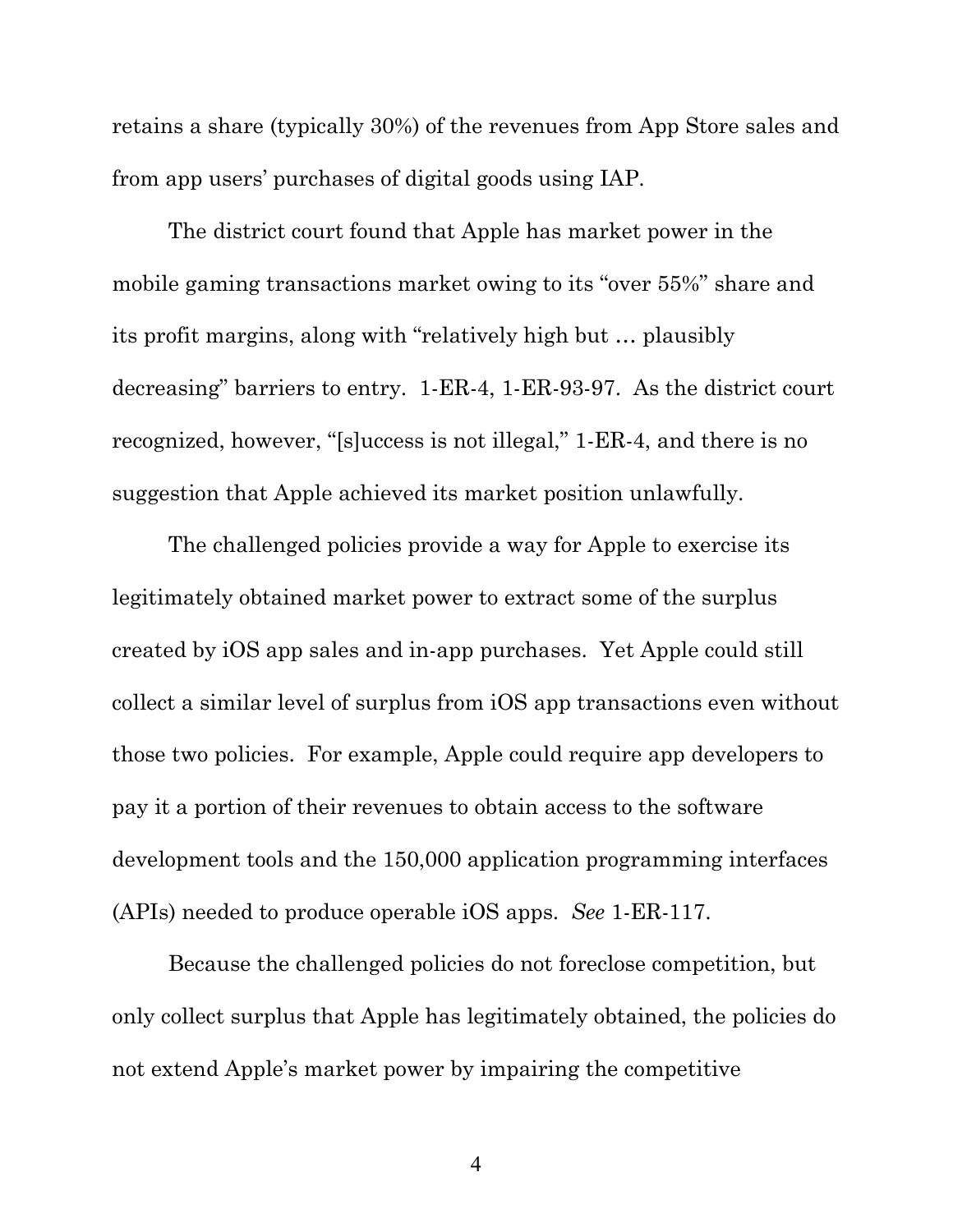constraints of rivals to the detriment of consumers. That is critical. Antitrust law distinguishes between behavior that enables a dominant firm to *enhance* its market power by weakening competitive constraints and conduct by which the firm *exercises* that power solely to extract a greater proportion of the surplus its innovations create. While the former conduct is forbidden, the latter is not.

And for good reason. Allowing exercises of market power that merely extract surplus without enhancing or expanding power fosters dynamic efficiency in two ways: such an approach both motivates innovation with the prospect of higher profits, and enables innovation because higher returns often finance further innovative efforts in pursuit of still greater returns. Allowing surplus extraction that does not enhance market power also avoids intractable questions that would turn antitrust courts into price regulators.

Because the policies Epic has challenged do not increase or expand the scope of any market power Apple may possess, they do not give rise to antitrust liability. The Supreme Court recently warned that "antitrust law does not require businesses to use anything like the least restrictive means of achieving legitimate business purposes." *NCAA v.*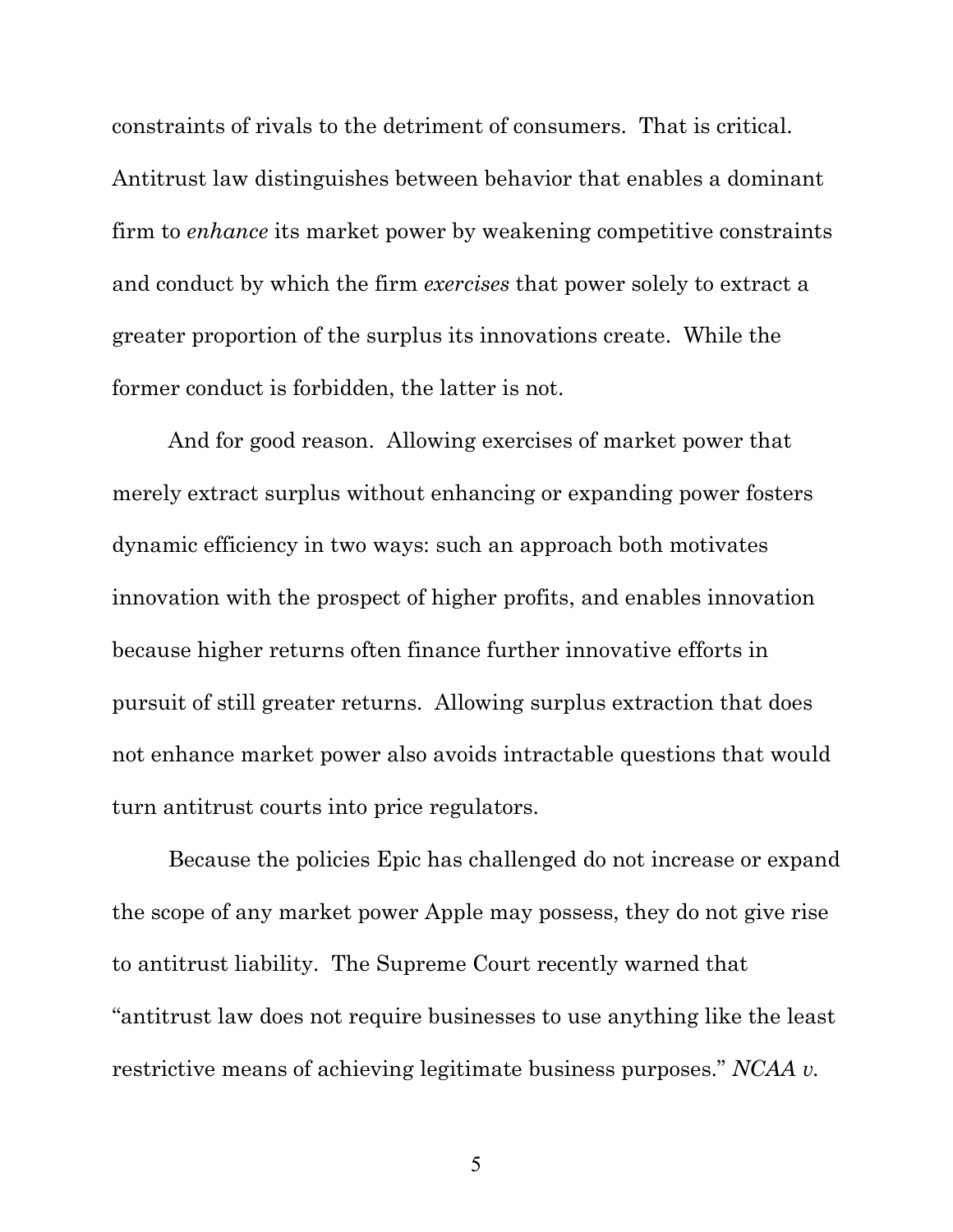*Alston*, 141 S. Ct. 2141, 2161 (2021). Counseling judicial restraint is the law of unintended consequences; intrusion may "prove counterproductive, undercutting the very economic ends [it] seek[s] to serve." *Id.* (quoting *Barry Wright Corp. v. ITT Grinnell Corp.*, 724 F.2d 226, 234 (1st Cir. 1983) (Breyer, J.)). So it is here. Alternative approaches in which Apple simply charged developers a fee (flat or revenue-based) for the digital amenities required to produce operable iOS apps would likely reduce consumer welfare relative to the status quo. That is the opposite of what antitrust law strives to achieve.

#### **ARGUMENT**

The district court found: (1) that Apple has market power, but not monopoly power, in the relevant market for mobile gaming transactions (1-ER-142); and (2) that Apple's product in that market is unitary rather than (as Epic contends) spread across three separate relevant markets (1-ER-130-36). Apple has not engaged in conduct deemed anticompetitive under antitrust law even under Epic's proposed market definitions.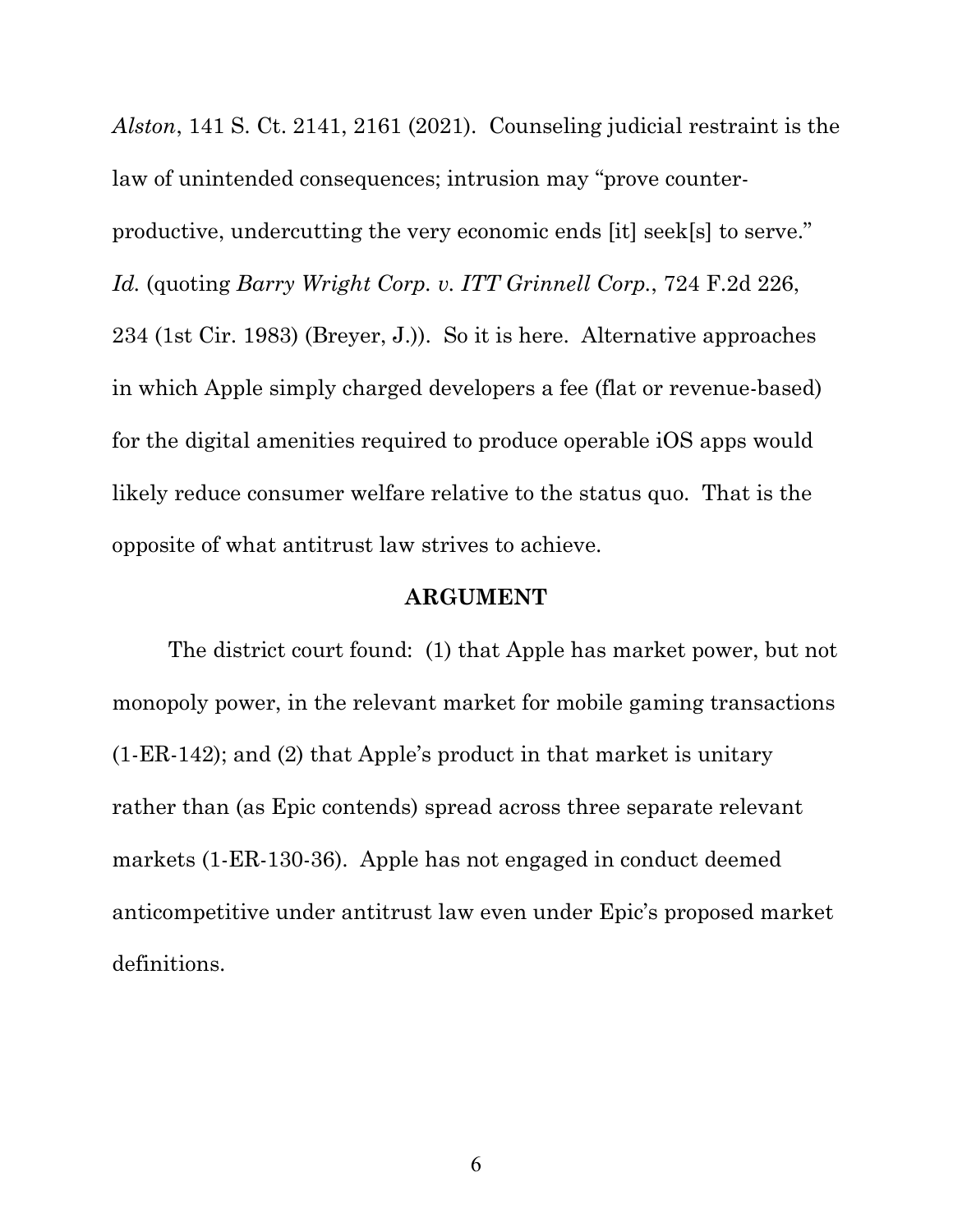## **A. Antitrust law does not—and should not—forbid exercises of market power that extract greater surplus from transactions without preserving or enhancing market power.**

"Congress designed the Sherman Act as a 'consumer welfare prescription.'" *Reiter v. Sonotone Corp.*, 442 U.S. 330, 343 (1979). But antitrust law views consumer welfare in the context of market competition. Short-run harm to consumers is not sufficient to condemn a business practice under the Sherman Act. The challenged practice must also involve an enhancement of market power.

### **1. Antitrust law does not forbid merely exercising market power to extract surplus.**

Two different types of market power-related business behavior may injure consumers. One is an *exercise* of market power, whereby a firm lacking competitive constraints increases its returns by constricting its output to earn higher profit margins. *See* Carlton & Heyer, *supra*, at 285. An example is an exercise of market power to increase prices and thus extract a greater proportion of the surplus created by its transactions with customers. *See generally id.* at 293-97.

The other relevant behavior is conduct by which firm *enhances* its market power by weakening competitive constraints, whether by using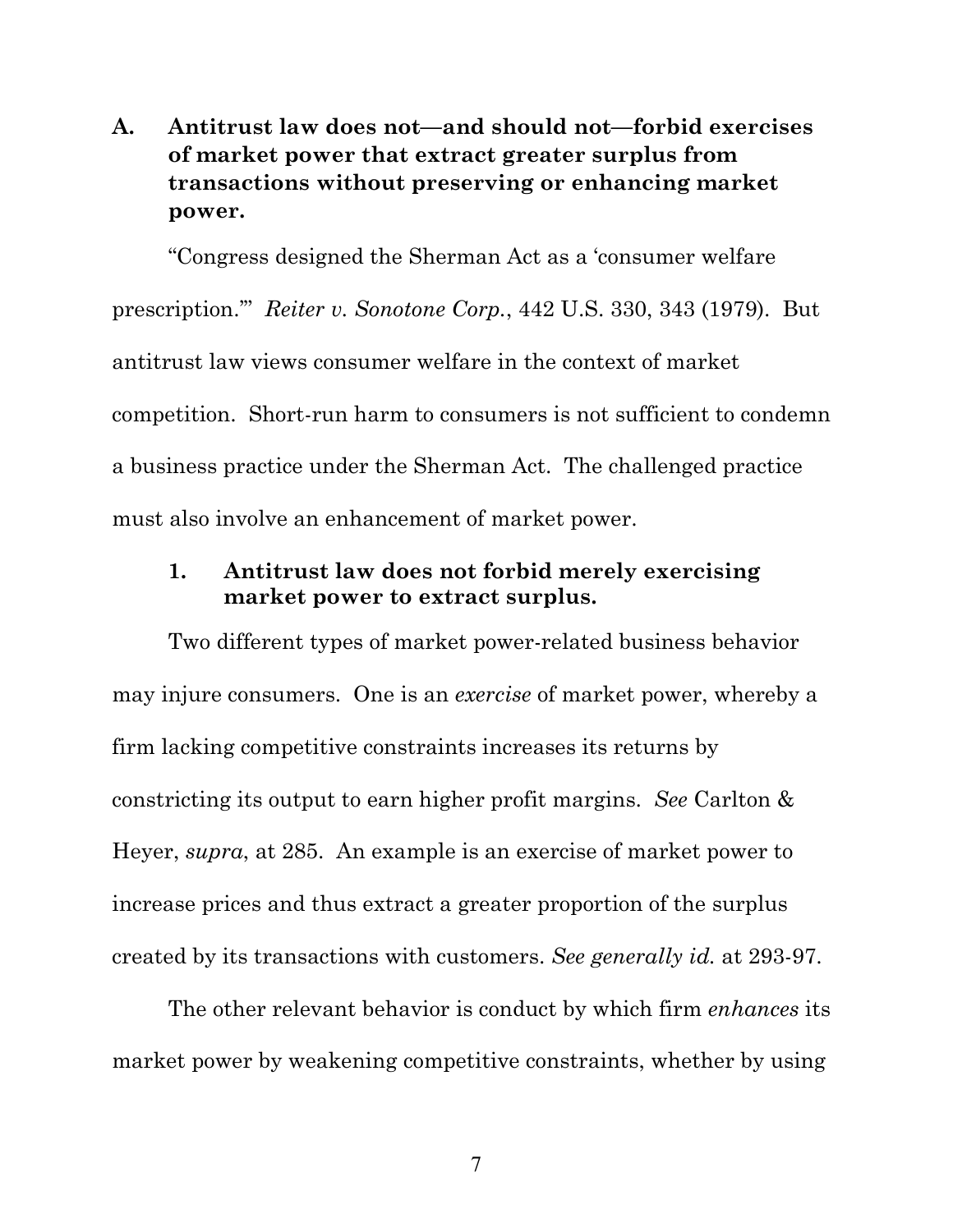its own market power to exclude rivals or raise their costs or by entering into an anticompetitive agreement (or merger) with one or more competitors. *Id*. at 285, 298.

a. Antitrust law forbids behavior that enhances market power, but permits actions that merely exercise legitimately obtained market power without somehow enhancing it. For example, simply "charging" even "monopoly prices does not violate § 2" of the Sherman Act, *Pac. Bell Tel. Co. v. linkLine Commc'ns, Inc.*, 555 U.S. 438, 447-48 (2009), even though it creates immediate consumer harm by extracting a greater share of the surplus created by the transaction. A monopolist is entitled to a monopoly price. *Verizon Comm'c'ns Inc. v. Law Offices of Curtis V. Trinko, LLP*, 540 U.S. 398, 407 (2004); *FTC v. Qualcomm Inc*., 969 F.3d 974, 999-1000, 1003 (9th Cir. 2020).

The district court in the present case misapplied this governing principle in mislabeling Apple's 30% App Store commission an "anticompetitive effect[]" of the App Store restrictions because "Apple's maintenance of its commission rate stems from market power." 1-ER-149. The court recognized that Apple's lawfully obtained market power—not monopoly power (1-ER-142)—by definition gave it the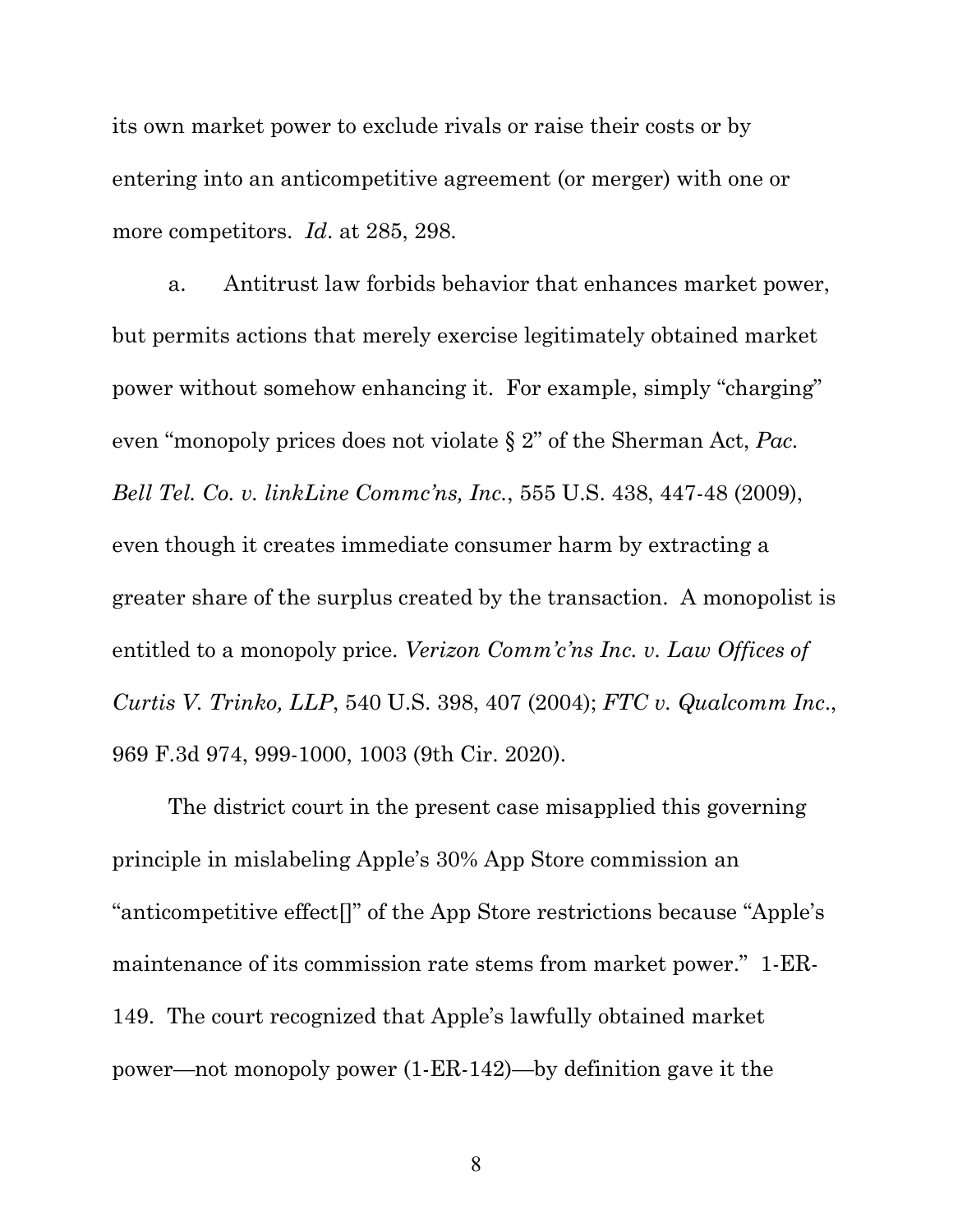ability to set its price above marginal cost, yet the court repeatedly suggested that there was some optimum price that Apple should charge. For example, the court found significant that "Apple has provided no evidence that the rate it charges bears any quantifiable relation to the service provided," and complained of the lack of "market forces to test [Apple's business] proposition or motivate a change." 1-ER-101. Whether or not the price is actually "high," a high price resulting from legitimately obtained market power is not unlawful.<sup>[1](#page-14-0)</sup> Antitrust courts are not price regulators. Unless a price tends to exclude competition and high prices attract rather than repel competitors—a price itself is not anticompetitive.

That was this Court's conclusion when it held that an "'anticompetitive surcharge' theory fails to state a cogent theory of anticompetitive harm." *Qualcomm*, 969 F.3d at 998. Condemning the price offered by a seller with market power by measuring the price against a product's value in a hypothetical competitive market, or

<span id="page-14-0"></span><sup>&</sup>lt;sup>1</sup> Apple adopted the 30% rate charged by other platforms when it began offering applications on the iPhone. 1-ER-94. The district court recognized that "the 30% commission is standard for other stores, including on competitive platforms." 1-ER-100; *see also* 1-ER-77-78, 82.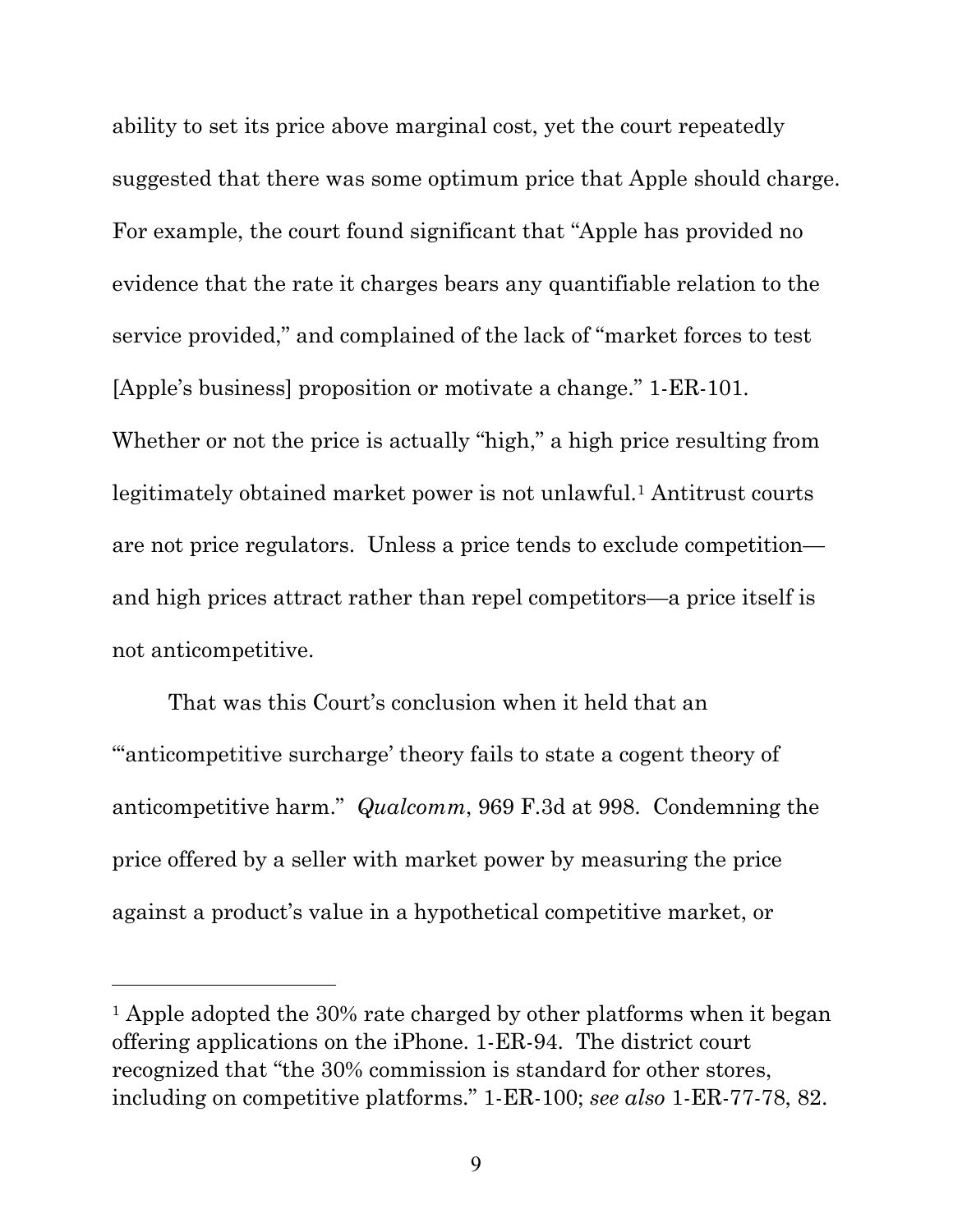against the "current, intrinsic value" of intellectual property, is not a function of antitrust law. *Id.* at 999-1000. A high price may harm consumers, though the district court found no evidence of that harm here. *See* 1-ER-102. But even a price that does harm consumers, so long as it "does so without harming competition itself, … is beyond the antitrust laws' reach." *Qualcomm*, 969 F.3d at 1000 (quoting *Rambus Inc. v. FTC*, 522 F.3d 456, 464 (D.C. Cir. 2008)).

b. Although the district court's market definition obviated any discussion of tying or leveraging theories, courts have similarly refused to condemn mere exercises of market power in cases involving surplusextractive arrangements more complicated than simple monopoly pricing. *See generally* Thomas A. Lambert, *Appropriate Liability Rules for Tying and Bundled Discounting*, 72 Ohio St. L. J. 909, 927-34 (2011). For example, in *Illinois Tool Works, Inc. v. Independent Ink, Inc.*, 547 U.S. 28 (2006), the Supreme Court expressly declined to ban "metering" or "requirements" tie-ins. In such a tie-in, a firm sells one of its products (*e.g.*, a printer) on the condition that buyers also purchase their requirements of a complementary product (*e.g.*, ink) that consumers use in varying degrees.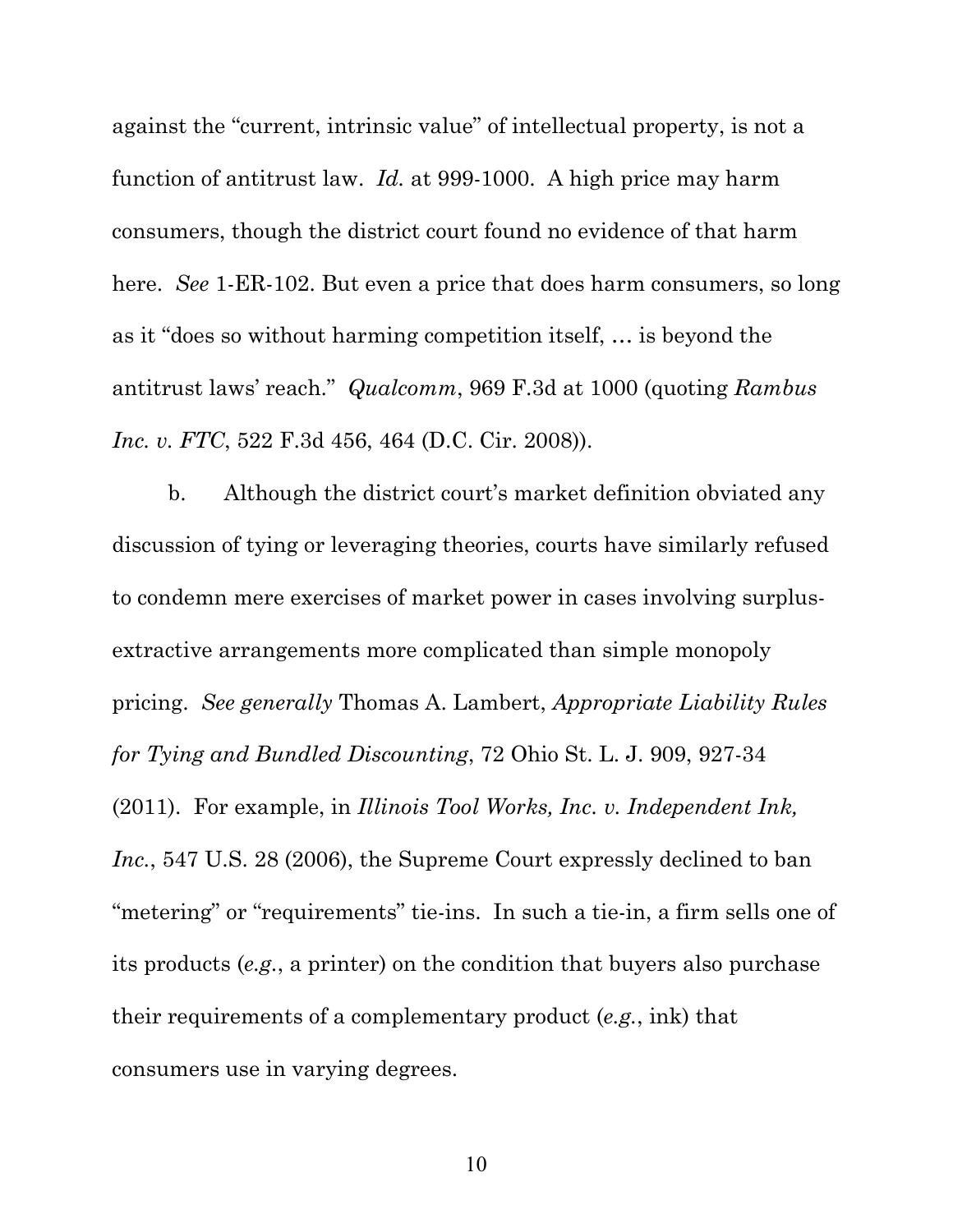Profits from the ink "meter" each buyer's use of the printer, linking the total price to the buyer's usage, allowing the producer to charge higher effective prices to buyers who use (and presumably value) its printer more. *See* Phillip Areeda & Herbert Hovenkamp, *Antitrust Law* ¶ 1711b3 (5th ed. 2020). Price discriminating in this way permits the producer to extract for itself more of the surplus generated by its transactions with consumers. *Id*.

This strategy relies on some measure of market power, as "[a] seller must generally have some market power in order to price discriminate." Herbert Hovenkamp, *Federal Antitrust Policy* § 10.6e, p. 552 (6th ed. 2020). The arrangement, however, neither extends nor protects the producer's market power. If anything, it renders that power more vulnerable by inviting entry by firms that are willing to extract less surplus from their customers.

As a matter of law, though, a metering tie does not even create a presumption of market power in the tying market. *Independent Ink*, 547 U.S. at 44. As the *Independent Ink* Court observed, requirements ties may be "fully consistent with a free, competitive market." *Id*. at 45. That is, mere price discrimination and surplus extraction, even when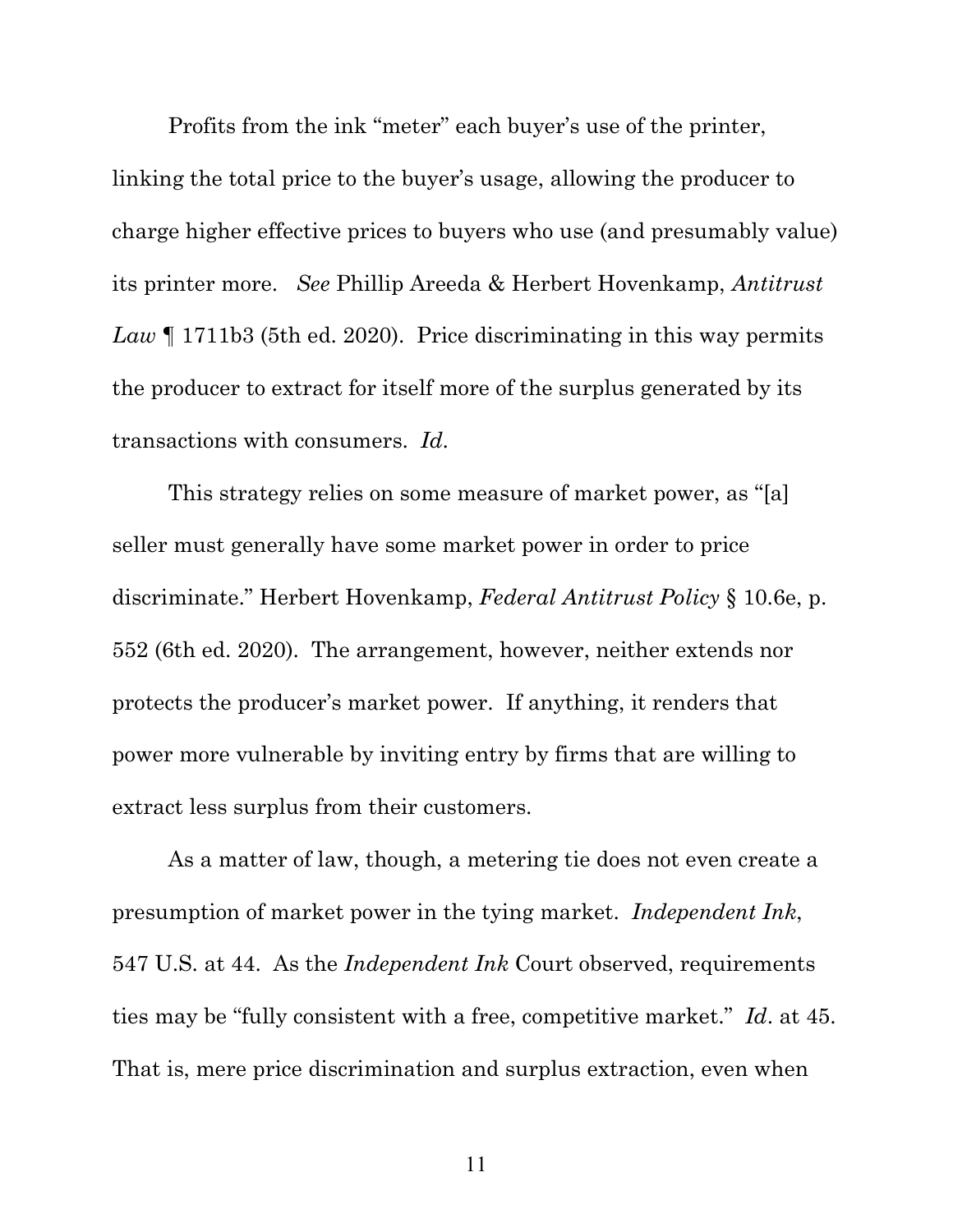accomplished through a tying agreement, are not anticompetitive harms.

Similar reasoning demonstrates that Apple's percentage commissions on its suite of mobile gaming transaction services effectively meter the value of access to its innovative app platform. Neither the conduct nor the effect is anticompetitive.

c. This Court recently confirmed in *Qualcomm* that surplus extraction by a firm with market power is not an antitrust violation unless the challenged practice preserves or enhances market power even when the extraction is accomplished by a monopolist, and through a business practice more complicated than simple monopoly pricing. Qualcomm had refused to license its essential patents to rival chip producers, although the rivals "practice[d] many of" those technologies "by necessity." 969 F.3d*.* at 984. Qualcomm instead required original equipment manufacturers (OEMs) to acquire a patent license in order to buy and use chips from any producer that incorporated Qualcomm's patented technologies. *Id*. at 984-85. Qualcomm agreed not to enforce its patents against rival chipmakers so long as they sold only to OEMs that had obtained a patent license from Qualcomm. *Id*.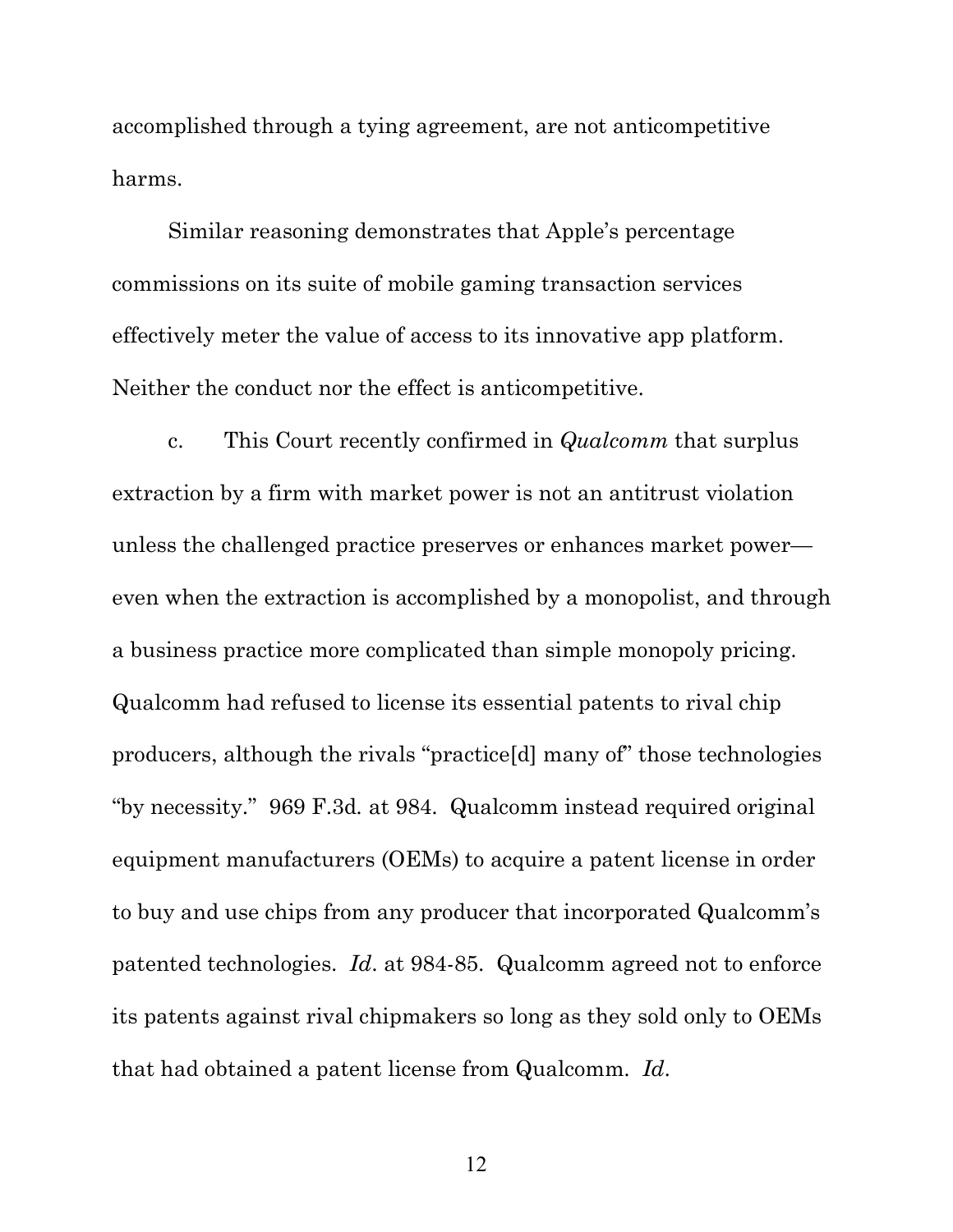Qualcomm charged royalties based on the revenues from OEMs' high-priced finished products rather than from rival producers' chips, effectively metering the ultimate value extracted from the patents. *Id*. at 998-1000.[2](#page-18-0) This strategy allowed Qualcomm to earn greater profits from its patents by increasing the revenue base for royalties. Because the policy was "chip-neutral," however, it did not strengthen or entrench Qualcomm's market power by impeding rival chip producers' sales. *Id*. at 1002-03. The policies simply permitted Qualcomm to extract greater surplus in exercising the legitimate market power conferred by its patent portfolio.

This Court recognized that Qualcomm's business model was "unique in the industry" and "was designed to maximize Qualcomm's profits." *Id.* at 1003. But "profit-seeking behavior alone"—even by an actor with monopoly power—"is insufficient to establish antitrust liability." *Id.* On the contrary, the Court emphasized the innovation

<span id="page-18-0"></span><sup>2</sup> Under the patent exhaustion doctrine, had Qualcomm licensed its patents to competing chip producers, it could not have demanded a patent license (and royalties) from OEMs that bought rival chips incorporating its patents. *See id*. at 984-85.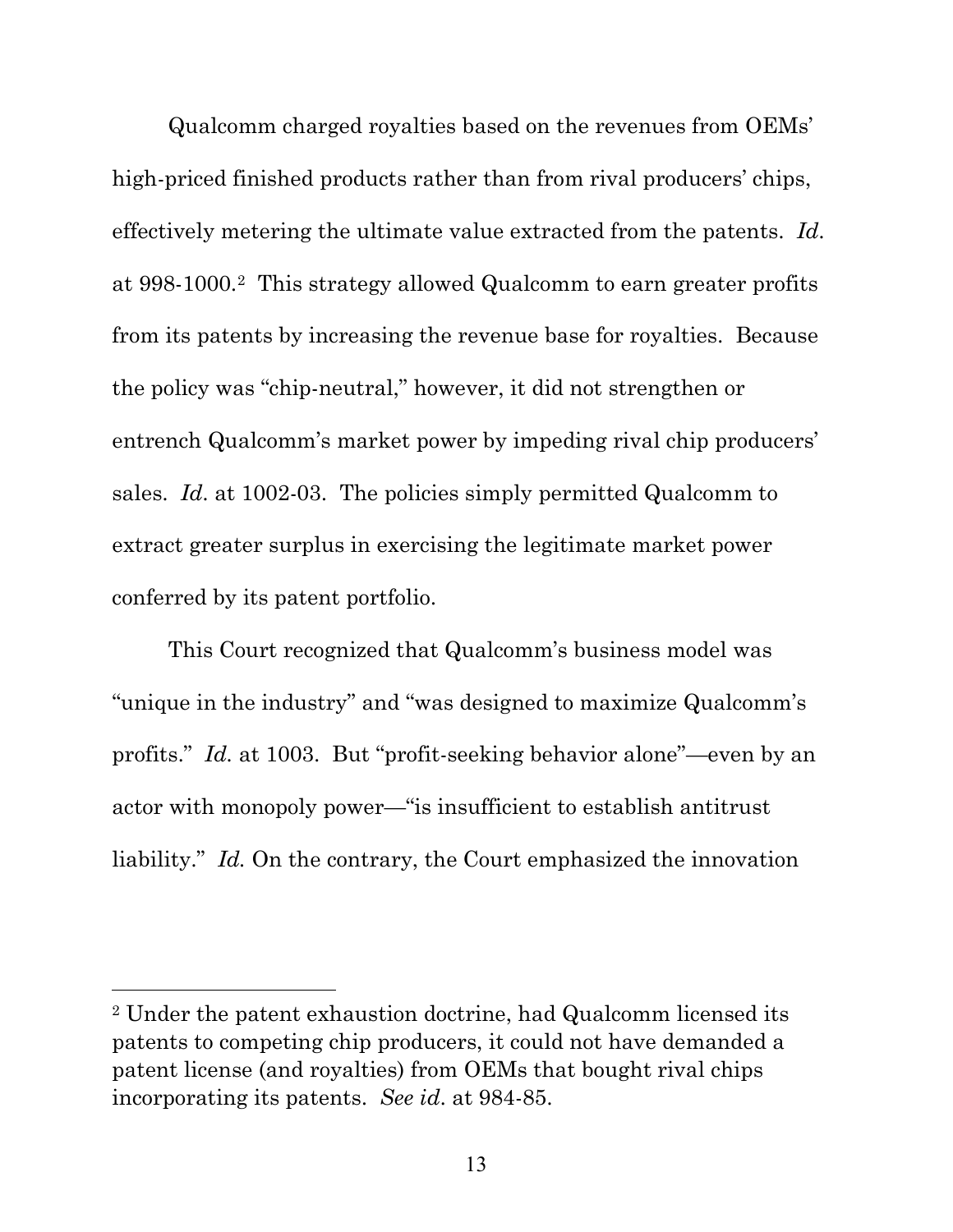benefits of allowing mere surplus extraction by firms that have attained market power legitimately:

[T]he opportunity to charge monopoly prices "is an important element of the free-market system" and "is what attracts 'business acumen' in the first place; it induces risk taking that produces innovation and economic growth."

*Id*. (quoting *Trinko*, 540 U.S. at 407).

Because Qualcomm's policies did not injure competition by weakening competitive constraints, they presented no antitrust concerns. As explained below, neither does Apple's business model.

## **2. Permitting purely extractive exercises of market power furthers dynamic efficiency and avoids intractable administrative difficulties.**

Epic's theories would condemn purely extractive exercises of market power that further consumer welfare by promoting dynamic efficiency. Adopting those theories would likely harm rather than help consumers.

### **a. Purely extractive exercises of market power have broad pro-consumer benefits.**

Dynamic efficiency—the welfare gain that accrues over time from the development of new and improved products and services—results from innovation, which entails costs and risks for the innovator. Entrepreneurs are more willing to accept those costs and risks as their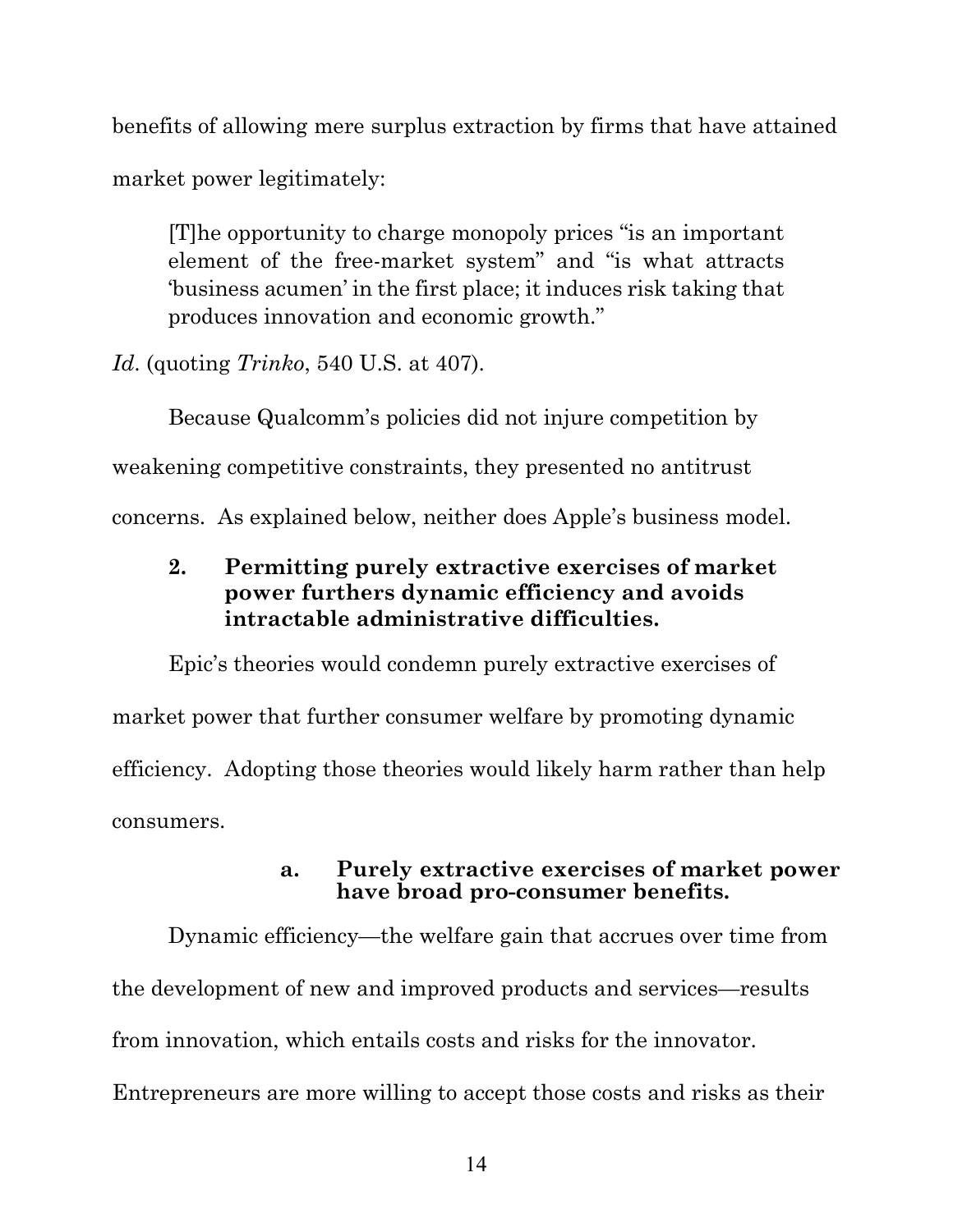potential payoff for success rises. And potential payoffs are higher when innovators—particularly those whose innovations have intellectual property protections—may earn supracompetitive profits for at least a limited time because their unique offerings do not face vigorous competition.

Allowing innovators to earn high profits also mitigates a problem resulting from the fact that "the benefits of innovation to society as a whole greatly exceed the benefits to the firms that develop the innovation." Jonathan B. Baker, *Beyond Schumpeter vs. Arrow: How Antitrust Fosters Innovation*, 74 Antitrust L. J. 575, 576 (2007). Because an innovator typically bears all the cost of its innovative efforts while capturing only a fraction of the benefits produced, innovators may not be optimally motivated to produce.

Like all producers, innovators typically do the easier, higher payoff things first, eventually transitioning to efforts that are costlier and offer less incremental benefit. Optimal production occurs at the point at which the (rising) incremental cost of an effort just equals the (falling) incremental benefit it generates. While efforts beyond that point cost more than the benefits they create, all efforts up to that point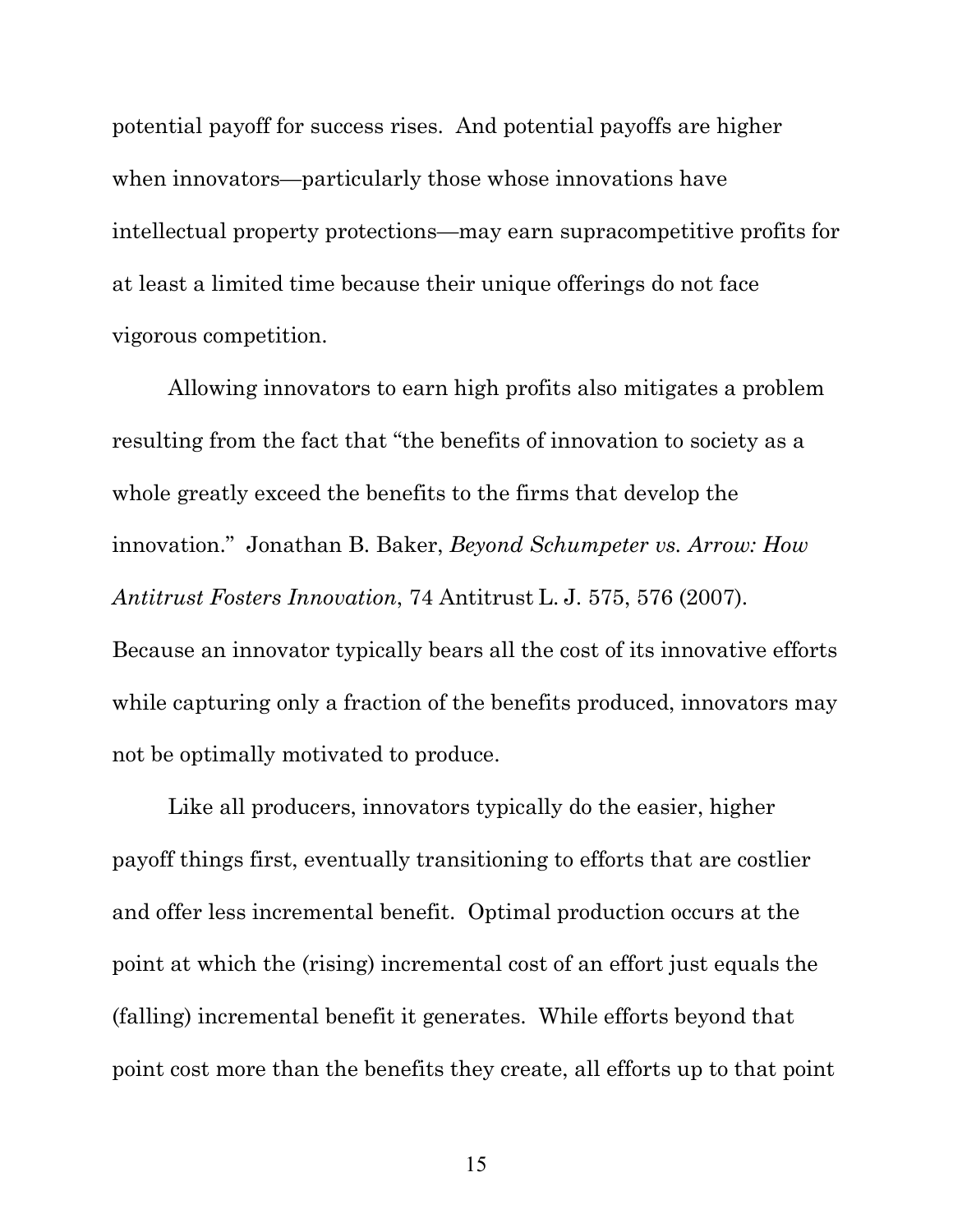create benefit in excess of their cost. If a producer is bearing all the cost of its efforts but capturing only a portion of the benefits created, it will stop its productive efforts too soon.

Allowing innovators to earn higher profit from their unique creations helps internalize the positive externalities (*i.e*., benefit spillovers) resulting from innovation and therefore helps secure a closer-to-optimal level of innovative effort. That is why "the mere possession of monopoly power, and the concomitant charging of monopoly prices, . . . is an important element of the free market system." *Trinko,* 540 U.S. at 407. "The opportunity to charge monopoly prices—at least for a short period—is what attracts business acumen in the first place; it induces risk taking that produces innovation and economic growth." *Id.* Accordingly, even in cases of monopoly power not present here, the possession and exercise of that power "will not be found unlawful unless … accompanied by an element of anticompetitive *conduct.*" *Id.*

Profits extracted through the exercise of legitimately obtained market power not only motivate innovation, *id.*, but also help fund innovative efforts. While businesses that are forced by competition to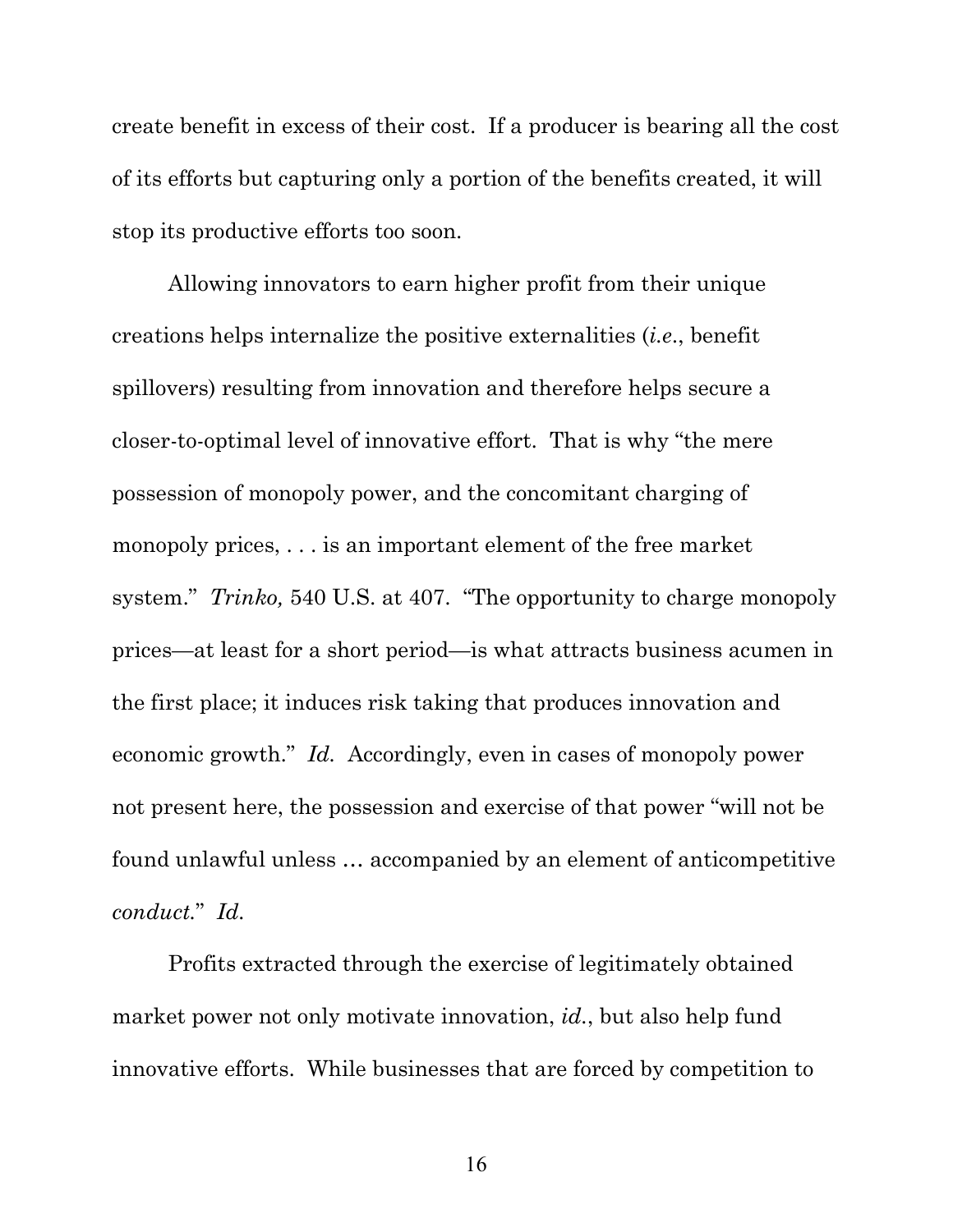charge prices near their incremental cost must secure external funding for significant research and development (R&D) efforts, firms collecting supracompetitive returns can finance R&D internally.[3](#page-22-0) *See* Thomas A. Lambert, *The Limits of Antitrust in the 21st Century*, 68 Kan. L. Rev. 1097, 1119-20 (2020). That can be critical in dynamic markets where incumbents must anticipate the next challenge and invest in ways to meet it. Just as Apple's entry, followed by Google's, brought mobile gaming platforms into competition with console and PC gaming platforms, current gaming platforms face competition from virtual reality and augmented reality platforms (such as through the Meta (formerly Oculus) Quest devices).

<span id="page-22-0"></span><sup>3</sup> And they do, as data on corporate R&D expenditures confirm. Of the top fifteen global spenders on R&D in 2018, eleven were either technology firms accused of possessing monopoly power (#1 Apple, #2 Alphabet/Google, #5 Intel, #6 Microsoft, #7 Apple, and #14 Facebook) or pharmaceutical companies whose patent protections insulate their products from competition and enable supracompetitive pricing (#8 Roche, #9 Johnson & Johnson, #10 Merck, #12 Novartis, and #15 Pfizer). *See* Barry Jaruzelski, Robert Chwalik, & Brad Goehle, *What the Top Innovators Get Right*, Strategy+Business (Oct. 13, 2018) , https://www.strategy-business.com/feature/What-the-Top-Innovators-Get-Right (citing data from *Strategy&'s Global Innovation 1000 Study*, https://www.strategyand.pwc.com/gx/en/insights/innovation1000.html).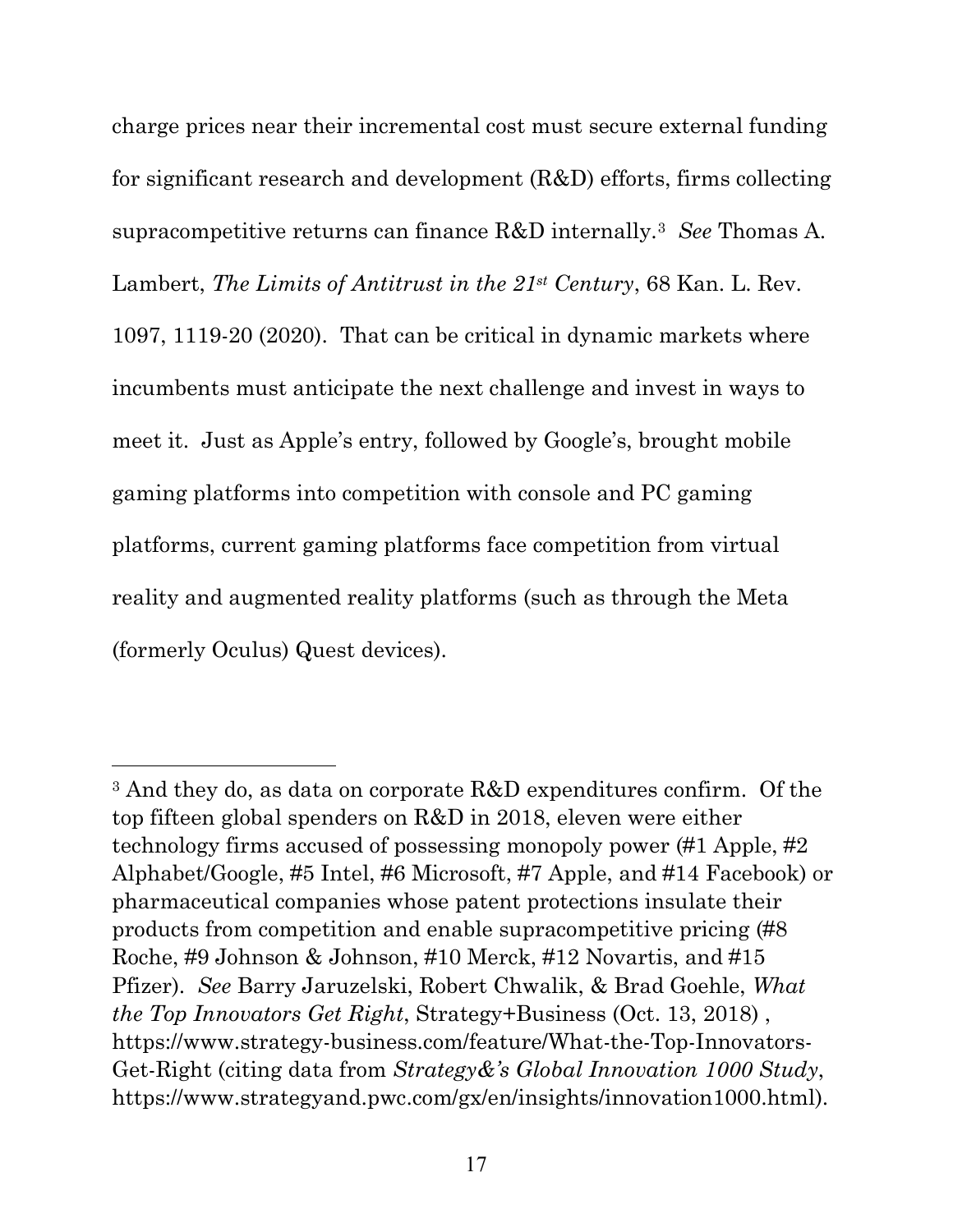#### **b. Restricting mere surplus extraction would harm innovation and consumers**.

In addition to fostering innovation, the antitrust laws' tolerance of non-power-enhancing exercises of market power allows courts to avoid determining which instances of mere surplus extraction should be precluded. Such efforts would cause much more harm than good.

One alternative similar to Epic's proposals here would prohibit surplus extraction achieved by something apart from pricing alone say, by a requirement that a buyer of one product also purchase or use another product or service. But condemning more complex instances of mere surplus extraction, while permitting simple monopoly pricing, would be both arbitrary and backward. "Extraction of surplus through means other than simple monopoly pricing is equally as 'legitimate' as monopoly pricing, based principally on its impact on dynamic efficiency." Carlton & Heyer, *supra*, at 290. The policy would be backward because, while simple monopoly pricing always reduces overall market output, more complicated methods of extracting surplus, such as metering, often enhance market output and overall social welfare. *Id*. at 291. For example, by allowing a firm with market power to price discriminate according to consumers' willingness to pay,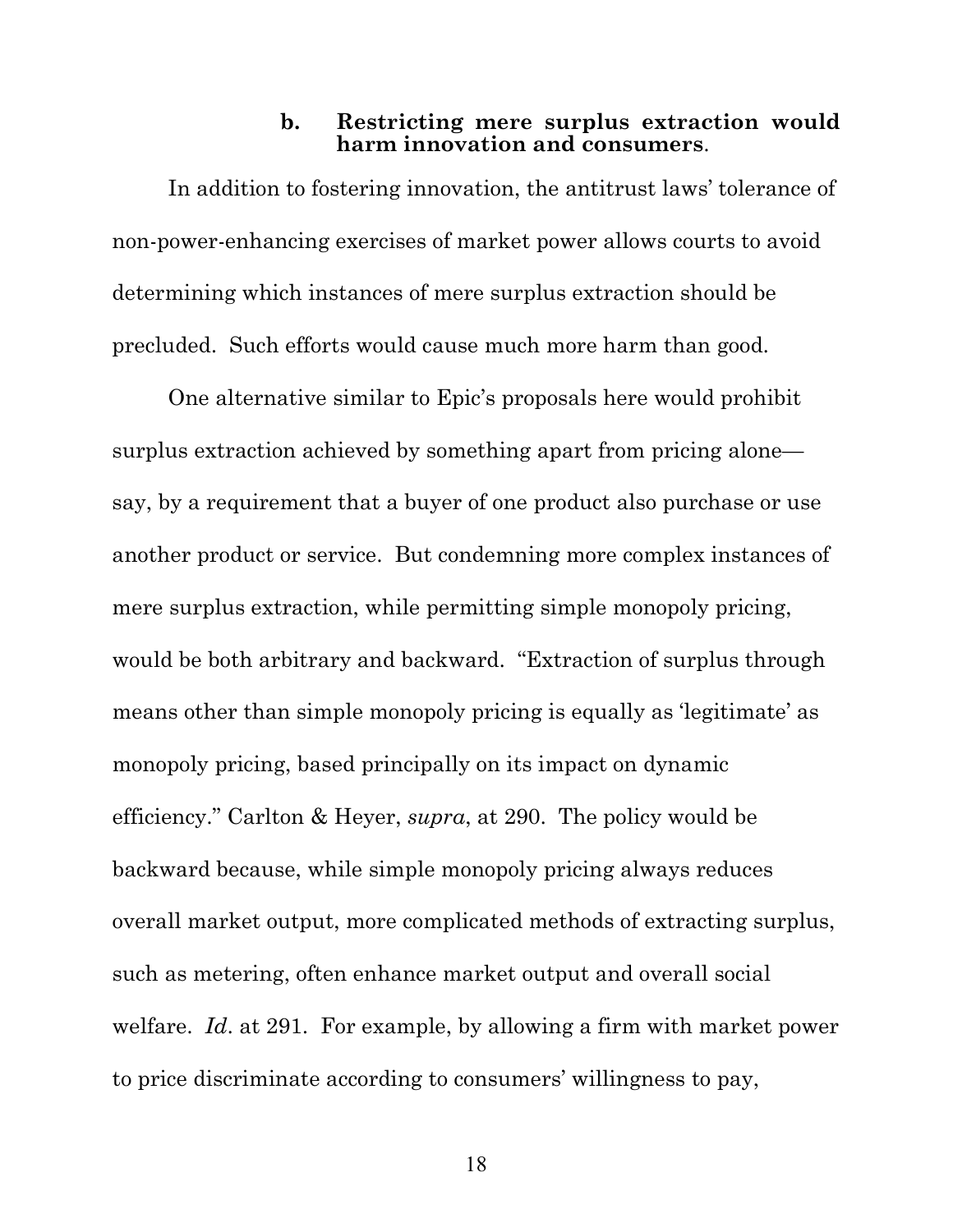metering may enable the firm to produce and sell all "tying" product units that create greater value than they cost to produce while collecting maximum profits from consumers who attach a high value to the product. *See* Hovenkamp, *supra*, § 10.6e, at 553-55.

A second alternative, forbidding all arguably supracompetitive pricing, would require impossible line-drawing. "[F]irms can exploit market power in product differentiated markets. How much is a question of degree." Hovenkamp, *supra*, §3.3a1, at 126. Above-cost pricing by firms with niche products or effective brand differentiation is ubiquitous. Any pricing based on brand differentiation would be subject to challenge whenever a lawyer could portray the price as related to a deleterious form of market power. That alternative would result in inconsistent and unpredictable judicial price regulation.

A third option would preclude exercising market power to extract more surplus than is necessary to motivate and enable innovation. That would be pure judicial price regulation. Courts are poorly equipped for that task, and their inevitable mistakes could significantly chill entrepreneurial innovation and harm consumer welfare.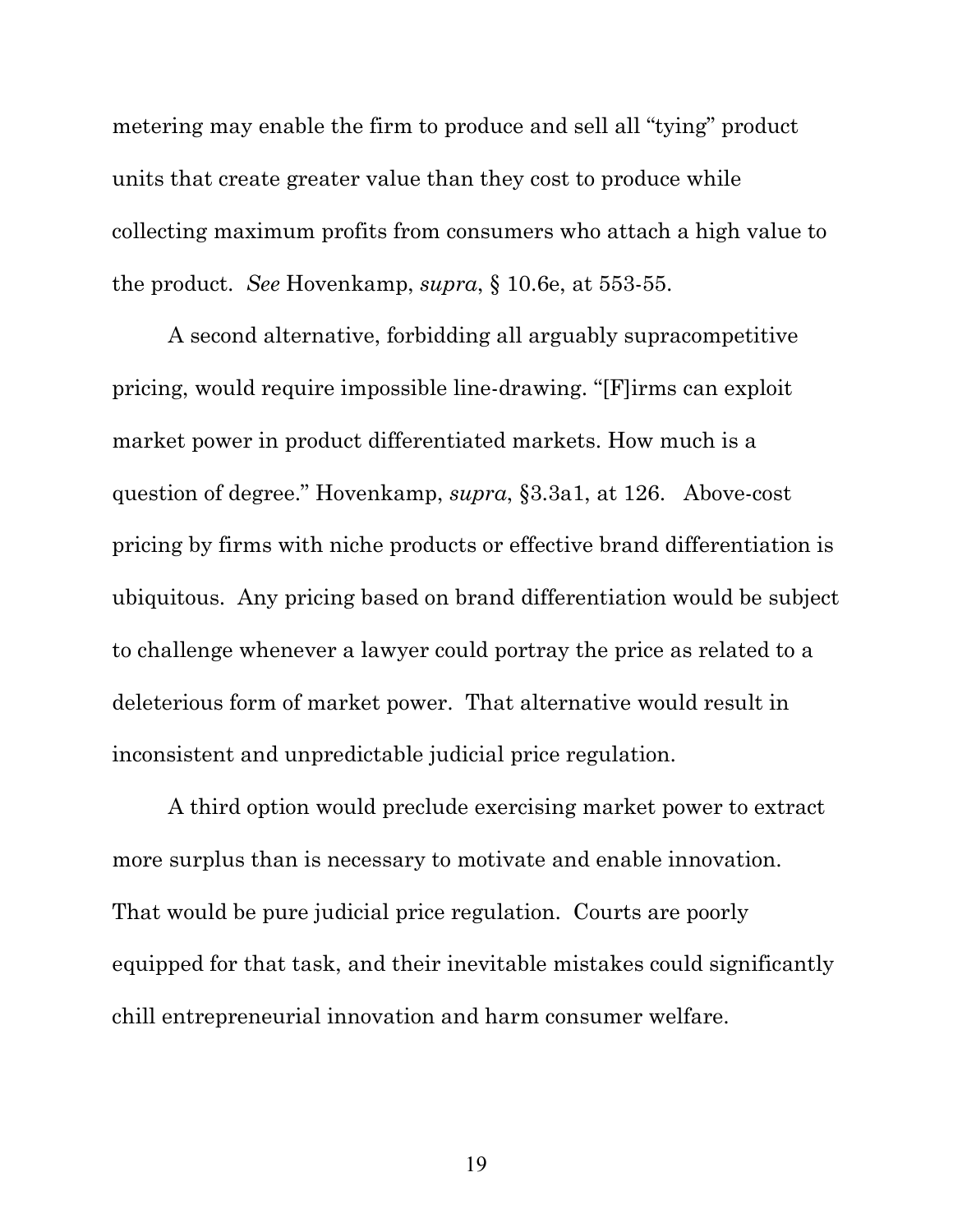Consider, for example, a firm contemplating a \$5 million investment that might return up to \$50 million. Suppose the managers of the firm weighed expected costs and benefits and decided the risky gamble was just worth taking. If the gamble paid off but a court stepped in and capped the firm's returns at \$20 million—a seemingly generous quadrupling of the firm's investment—future firms in the same position would not make similar investments. A gamble barely worth taking when available returns were estimated at \$50 million would not receive a second look if returns could be capped at \$20 million on the specious ground that "excessive operating margins" were "anticompetitive effects." 1-ER-166.

The best policy draws the line as the Supreme Court and this Court have done: forbidding enhancements of market power that impair the competitive process but permitting mere exercises of legitimately obtained market power to extract surplus.

## **B. Apple's App Store and IAP requirements do not enhance its market power.**

The policies Epic has challenged do not enhance Apple's market power in any conceivable market.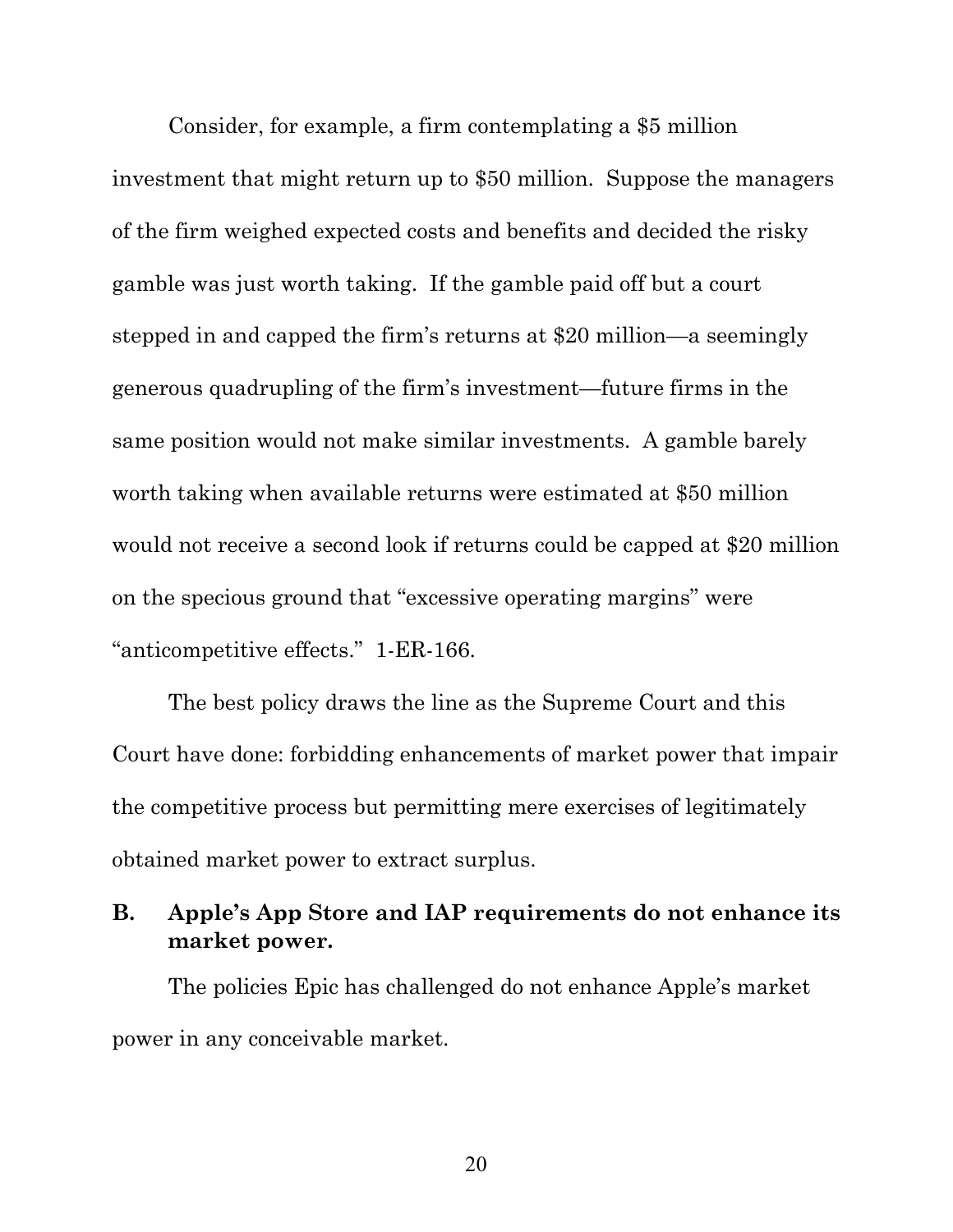#### **1. The challenged policies do not enhance Apple's market power in the putative markets Epic has identified.**

The district court rejected Epic's attempt to define separate markets for "iOS app distribution" and "iOS in-app payment processing" as aftermarkets from a supposed "market" for the iOS operating system. 1-ER-49-70, 130-136. Yet even if the court had accepted Epic's proposed market definitions, Epic's antitrust claims would fail because the challenged policies would not enhance Apple's market power in those putative markets, let alone in the market for mobile gaming transactions that the district court adopted.

Apple's ability to determine how and whether to license elements and uses of its iOS operating system allows it to decide which applications can run on its iPhones and iPads. Developers cannot produce operable iOS apps unless Apple grants them access to the APIs and software development kit required to enable the functionality of the operating system and hardware. In addition, Apple can require developers to obtain digital certificates that will enable their iOS apps to operate when downloaded; "no certificate means the code will not run." 1-ER-65.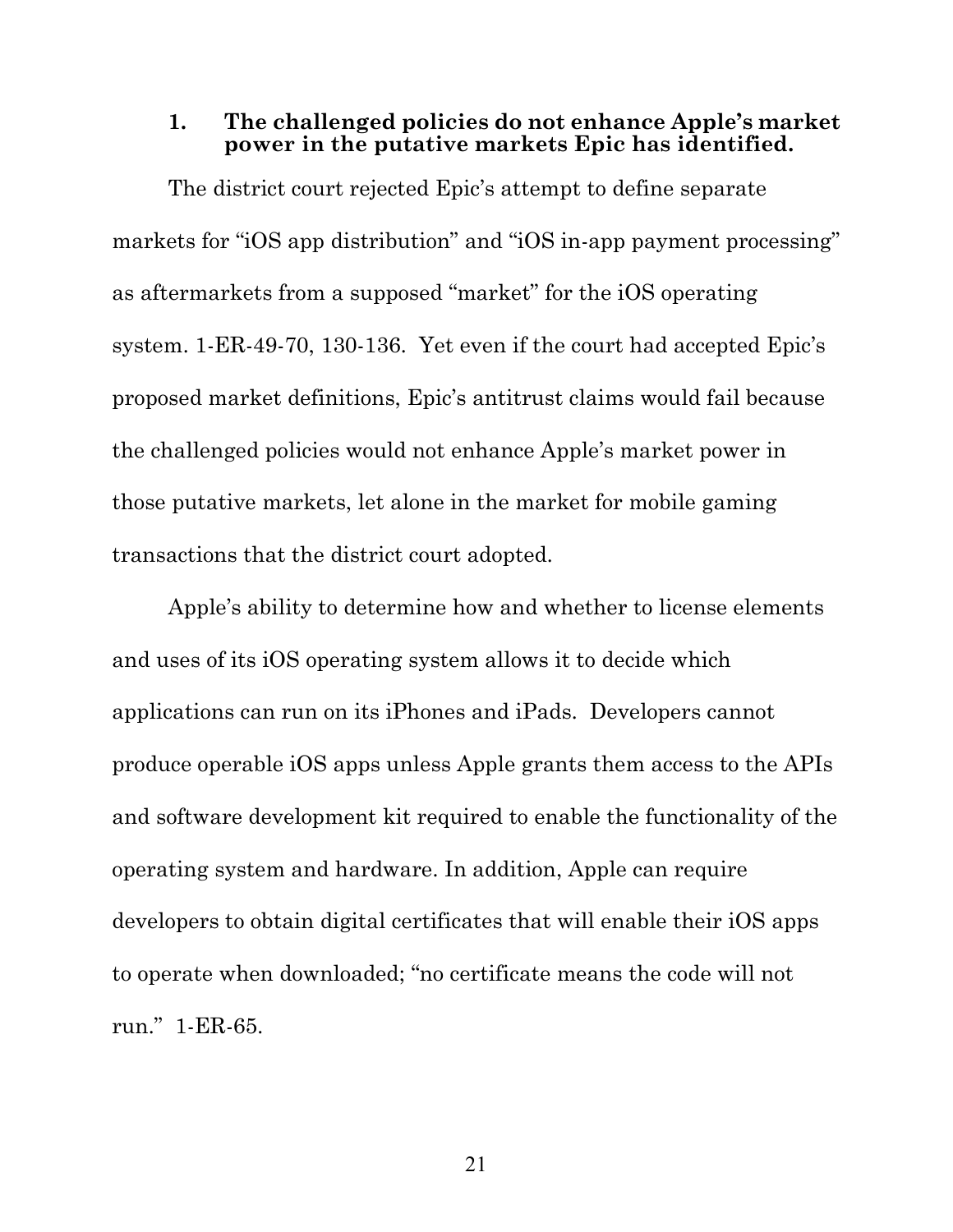In light of this control over its intellectual property, Apple could collect the share of surplus it currently extracts from iOS app sales and in-app purchases using different, equally lawful means. Apple could simply withhold access to the APIs or digital certificates needed to run iOS apps unless developers promised to pay it 30% of their revenues from app sales and in-app purchases of digital goods. The challenged policies therefore do not enhance Apple's market power in the markets Epic has proposed.

## **2. The challenged policies do not enhance Apple's market power in broader app-related markets, including the "mobile gaming transactions" market.**

Nor do the policies enhance Apple's market power in the "mobile gaming transactions" market defined by the district court. Apple neither distributes apps to users of non-iOS platforms nor provides services for in-app payments made within non-iOS apps, so the challenged policies have no effect on any broader market relating to mobile apps and payments.

And with respect to purchases of or within iOS apps, Apple could extract surplus from those transactions even without the challenged policies. Nothing about the challenged policies enhances that power,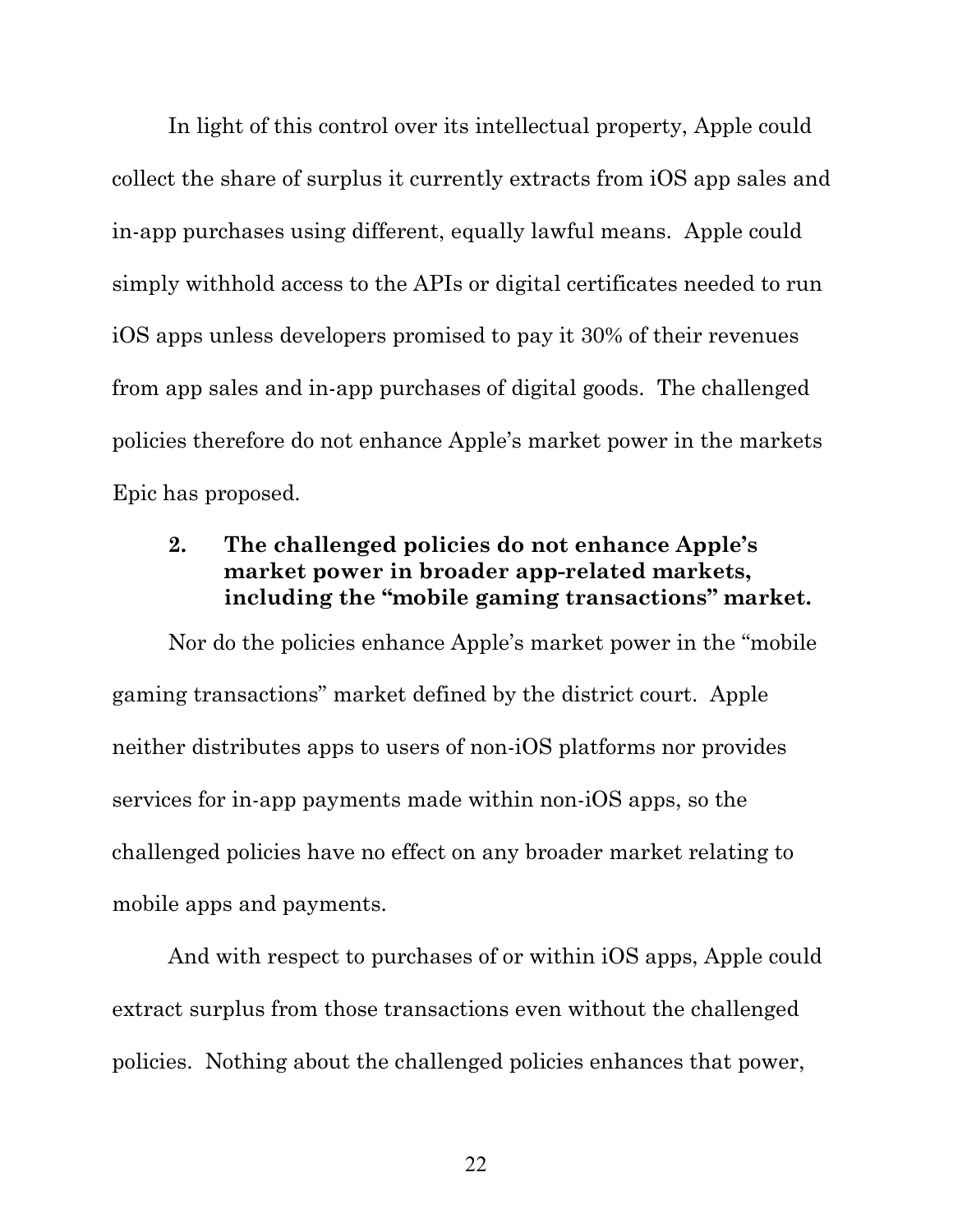though it is possible that consumers prefer the benefits those policies offer, such as the privacy and security benefits recognized by the district court, *see* 1-ER-110-11. That preference might help explain why, although Apple has only a 15% share of the smartphone market, *see* 1-ER-49, Apple has a much higher share of the mobile gaming transactions market, *see* 1-ER-4. But the challenged policies do not provide Apple with any market power it does not already possess.

#### **3. The challenged policies do not enable Apple to maintain its market power in any market.**

Where (unlike here) challenged conduct occurs in a separate but adjacent market, another type of anticompetitive effect is possible. For example, a firm that is dominant in market *A* might face nascent competition from a firm participating in an adjacent *B* if the latter firm's offering in market *B* might somehow become a substitute for the offerings in market *A*. In such a situation, the first firm might exercise its power in market *A* to require its customers to buy or use a product or service it sells in market *B*, foreclosing competitors from market *B* from so much business that they could not emerge as formidable rivals in market *A*.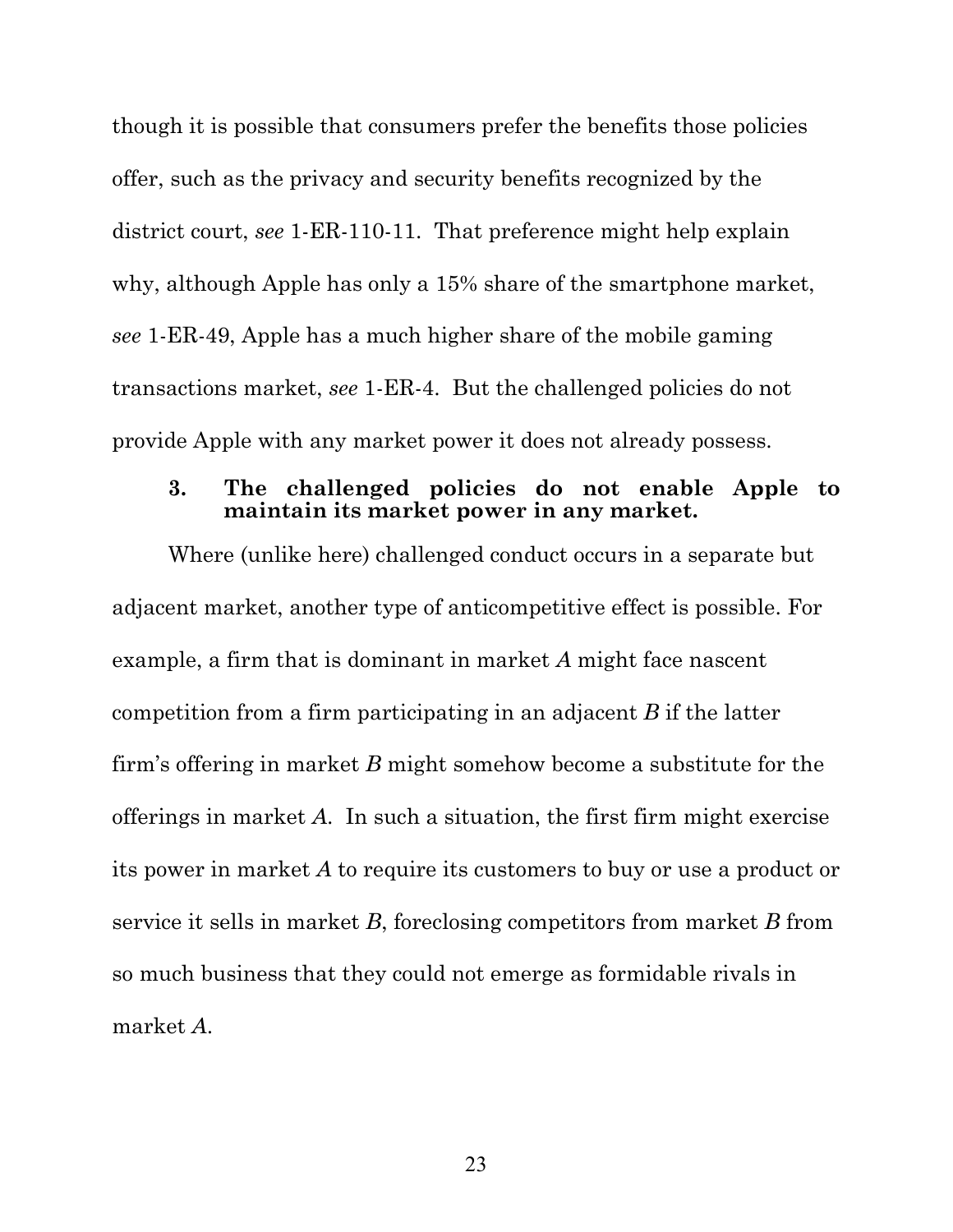This was a primary theory of anticompetitive harm in *United States v. Microsoft*, 253 F.3d 34 (D.C. Cir. 2001), where the government claimed that Microsoft had integrated its Internet Explorer browser into its dominant Windows operating system to preclude rival browser producers from gaining sufficient market share to pose a threat to Microsoft in the operating systems market. *See id*. at 60.

In contrast, nothing in the record suggests that rival app stores or in-app payment service providers could plausibly evolve to challenge Apple's market power in mobile gaming transactions, or any other relevant market in which Apple conceivably has power. That includes the single-brand "market" for Apple's own iOS operating system, which the district court properly rejected, 1-ER-130-36, and markets for mobile devices. The only "markets" Epic identified—but the district court rejected—were limited to *iOS* app distribution and payment services, which by their very definition could not evolve into challengers to iOS itself or to the share of mobile gaming transactions that used iOS.

Even if, but for the challenged policies, rivals could reduce Apple's market share in mobile gaming transactions or one of the ancillary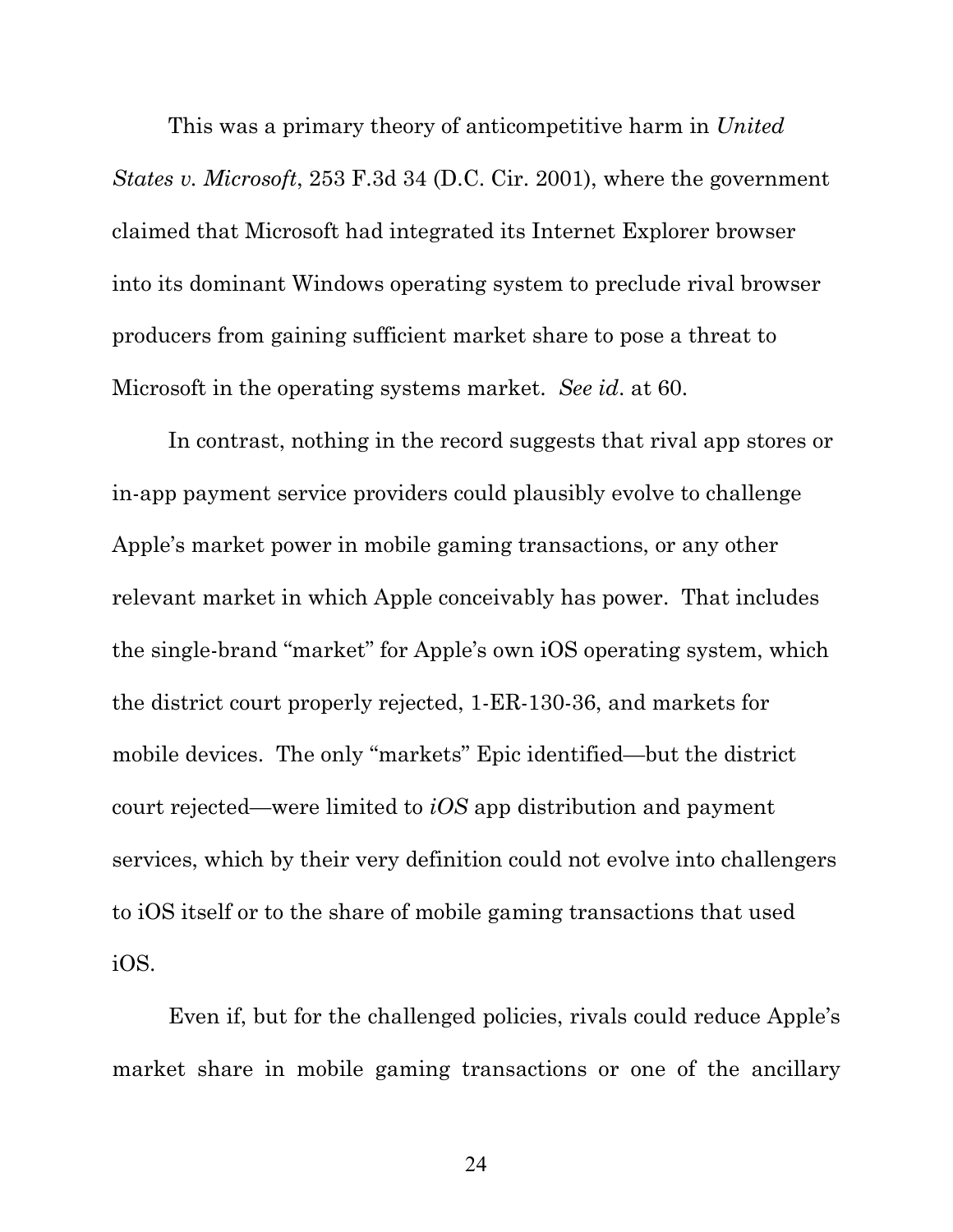"markets" that the district court rejected, rivals could not challenge any market *power* Apple might have, which stems entirely from Apple's ability to choose how and whether to license its intellectual property in iOS. The challenged policies therefore do not enable Apple to shore up any existing market power.[4](#page-30-0) 

In the end, Epic's challenges seek to impair Apple's ability to earn lawful returns from its legitimately obtained power in the market for mobile gaming transactions.

<span id="page-30-0"></span><sup>4</sup> Microsoft's amicus brief contends that policies similar to those Epic has challenged could create or maintain market power for Apple in other markets in which Apple participates, such as the markets for digital music and mobile gaming subscriptions. Dkt. 54, at 9-11. Microsoft contends that "[i]f Apple is allowed to step between any company with online services and users of iPhones, few areas of the vast mobile economy will be safe from Apple's interference and eventual dominance." *Id*. at 12. It is Apple's control of iOS, however, that allows it to take this "step between."

Microsoft apparently seeks to subject Apple to an antitrust duty to make its APIs available to its rivals—a position that Microsoft bitterly opposed when asked to do the same. *See*, *e.g.*, David Gow, *Microsoft gives up three-year battle to keep Windows closed to rivals*, The Guardian (Oct. 23, 2007), at

https://www.theguardian.com/media/2007/oct/23/digitalmedia.microsoft. Epic did not ask for that relief.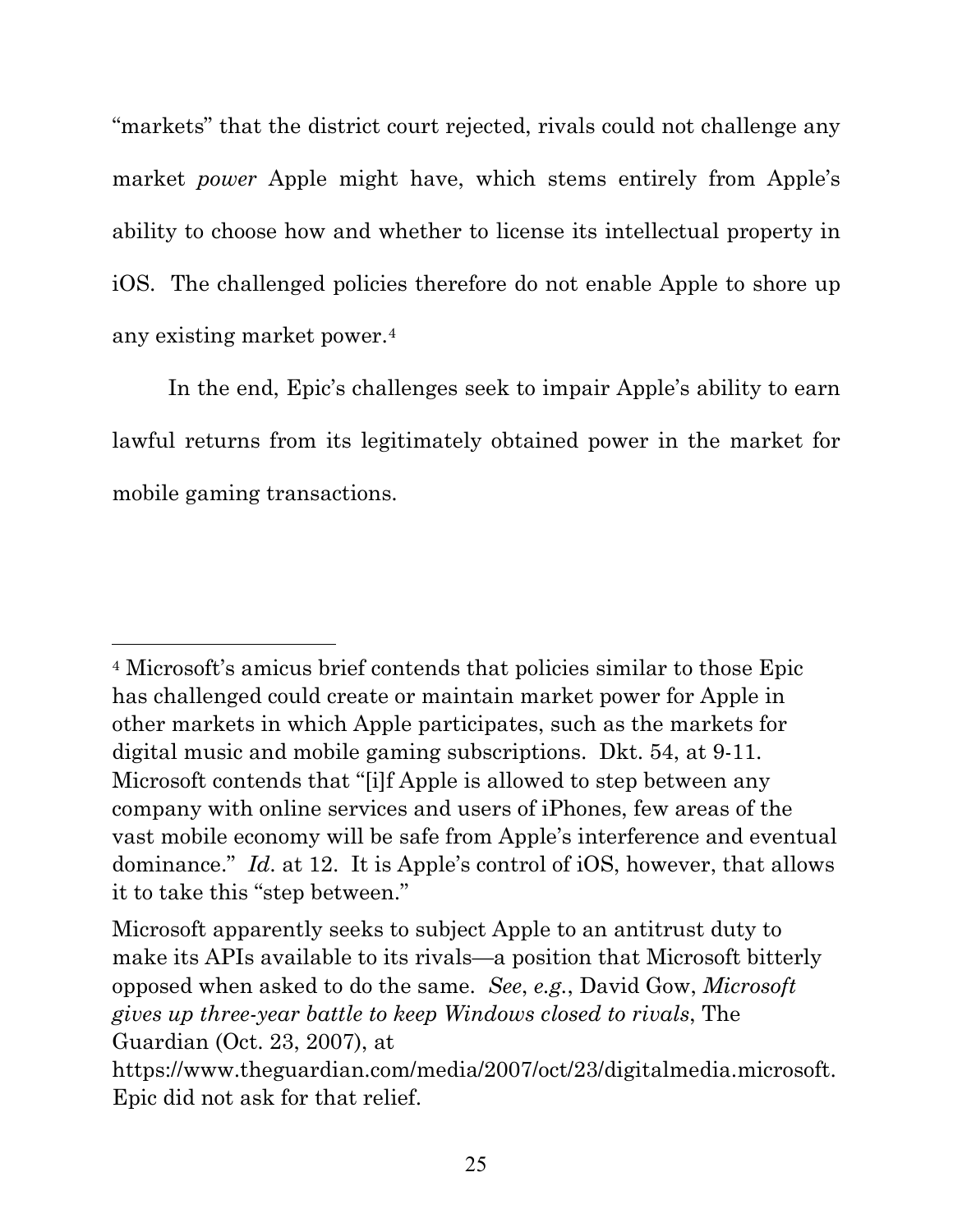## **C. Condemning the challenged policies would likely reduce consumer welfare.**

Because the policies Epic has challenged are not the source of Apple's ability to extract surplus from iOS app transactions, condemning the policies would likely induce Apple to extract surplus using different means. But forcing such changes would likely leave consumers worse off than they are under the status quo. *See* 1-ER-151- 53.

#### **1. Replacing Apple's current policies with a flat fee for access to critical APIs or digital certificates would benefit Epic but harm consumers.**

As an alternative to its current business model, Apple could simply charge developers a flat fee for access to the APIs and digital certifications needed to produce operable iOS apps but then allow them to use whatever app distribution and in-app payment services they preferred. If the flat fee were large enough, Apple could still earn substantial app-related revenues, while permitting competition among app stores and in-app payment service providers.

But a move to this alternative revenue model would likely injure consumers by (1) reducing the number of apps available at attractive prices, (2) increasing app developers' business risks and weakening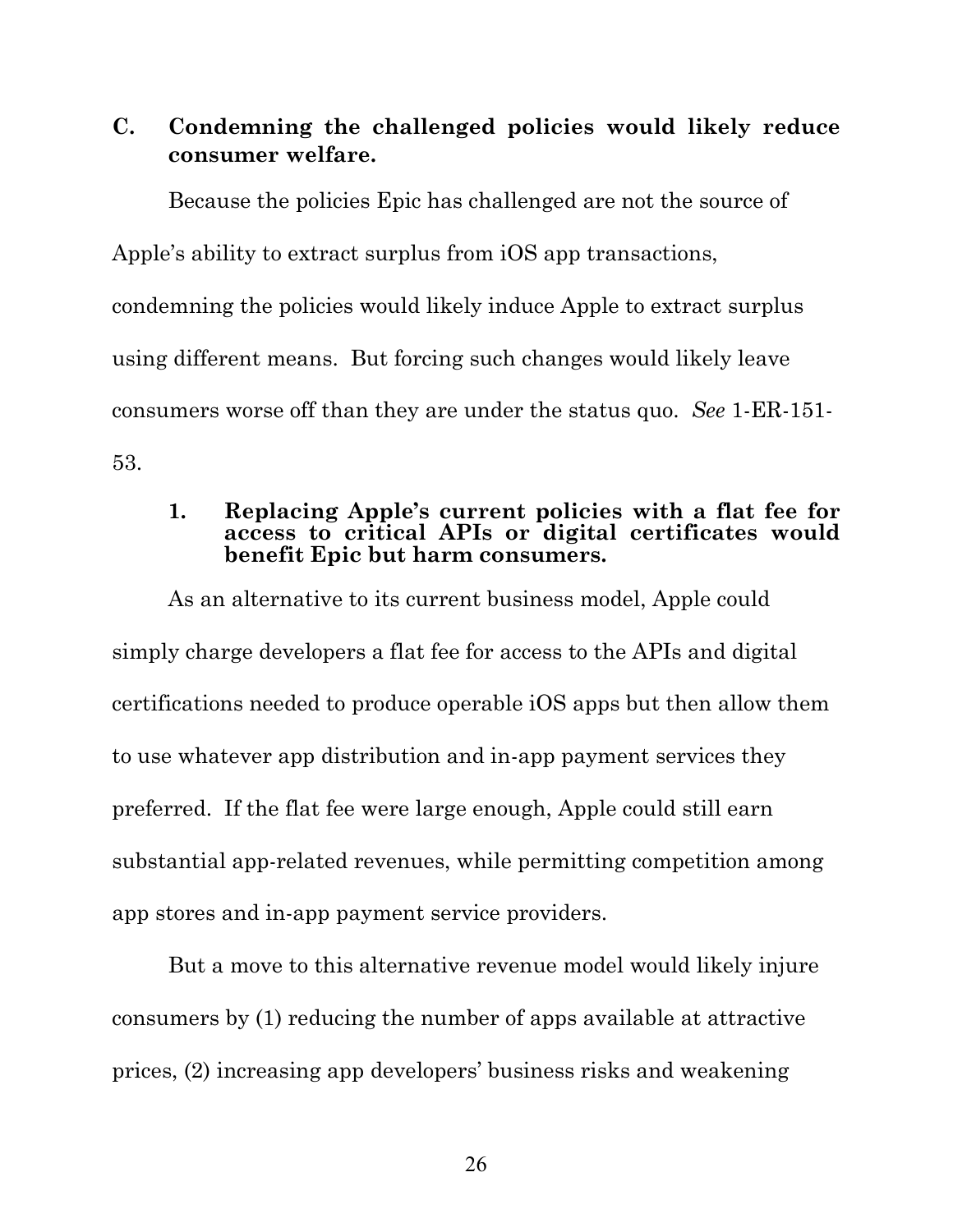their incentive to innovate, (3) diminishing Apple's incentive to improve its mobile operating system and hardware, (4) driving up prices for Apple devices, and (5) impairing user security and privacy. *See* Thomas A. Lambert, *Assessing Big Tech's Market Power: A Comparative Institutional Analysis*, 75 SMU L. Rev. 73, 102-05 (2022).

*Fewer Apps (Especially Free Ones)*.Under Apple's current policies, developers of free apps pay nothing (or a small fee for better development tools), and developers of unpopular paid apps pay little. This encourages the development of advertising-supported apps, which are particularly attractive to cost-conscious consumers, and it effectively subsidizes niche and new apps. *Id*. at 103. Charging all developers a flat fee for access to the amenities required to develop operable iOS apps would reduce the incentive to create advertisingsupported apps (as doing so would no longer eliminate or diminish Apple's take) and free or niche apps (which may not generate enough revenue to cover the flat fee). Imposing a flat fee would also increase start-up costs for new app developers, which could no longer wait until their apps became popular to make a significant payment to Apple. Epic's Fortnite would make out better with a flat fee than under the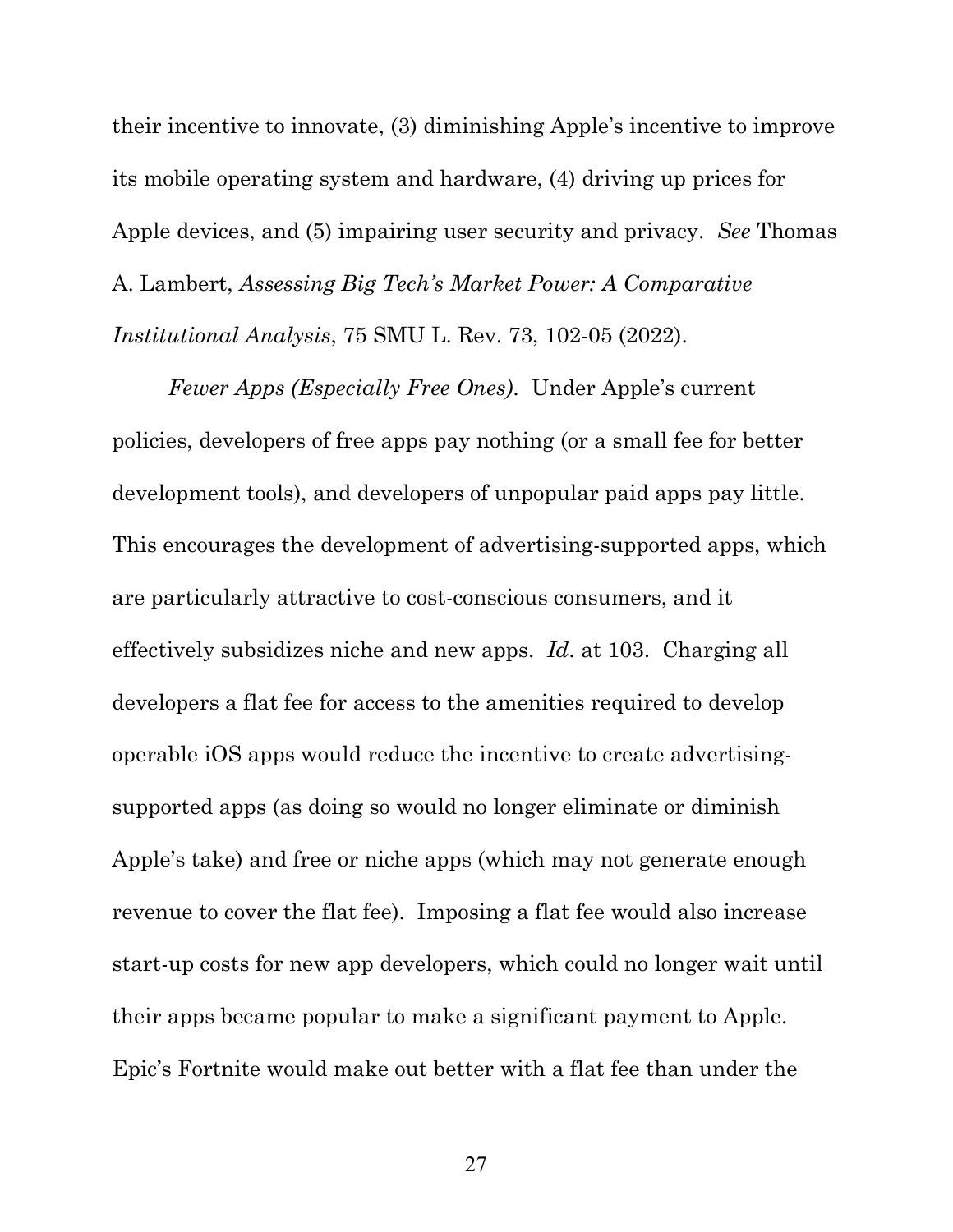current system, but moving to a flat fee model would likely reduce overall production and consumption of iOS apps.

*Greater Business Risk for Developers*.A flat fee revenue model would also increase business risks for app developers and thereby diminish their incentive to innovate. *Id.* at 103-04. Producers of operating systems regularly upgrade their platforms by adding functionality. Apple or Google, for example, may include a new preinstalled app in an upgrade or subsequent version of its mobile operating system. Every third-party app developer thus faces a risk that its app's functions will be incorporated into a future version of the platform on which the app operates. *Id*.

But if the platform producer shares in the revenue from a popular third-party app, as Apple does now but would not do under an alternative flat fee revenue model, it has less incentive to incorporate the app's functionality into its platform. By reducing the risk of "app functionality expropriation," Apple's current system of extracting surplus better fosters developer innovation than would a flat fee approach. *Id*.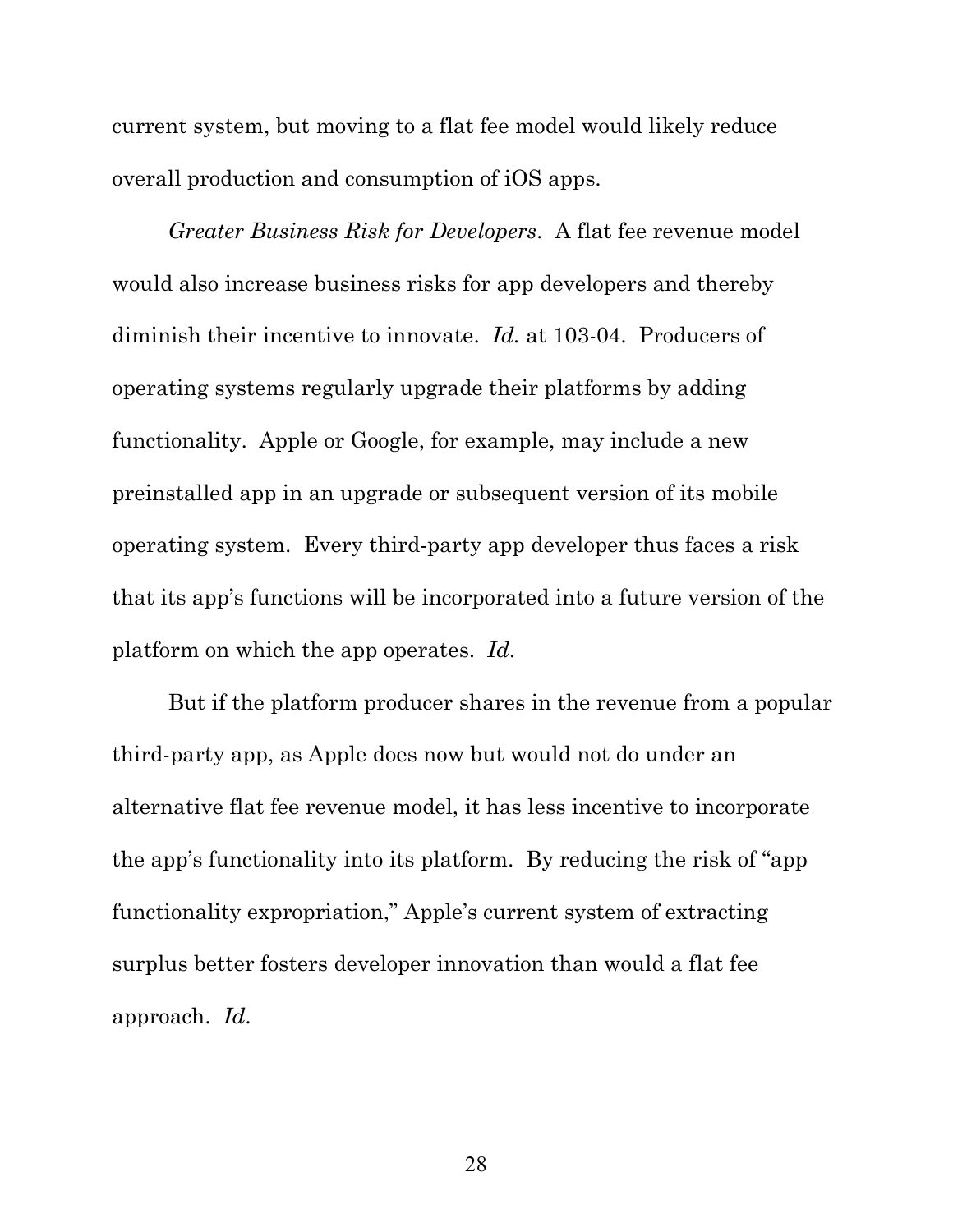*Reduced Investment in iOS.* Apple's current app policies enable it to earn continuous profits as iOS users buy apps and make in-app purchases. That possibility gives Apple an incentive to keep users engaged with their iOS-enabled devices. *Id*. at 104. It does so by continually upgrading iOS and the mobile devices that run it. A flat fee model would soften this salutary incentive because Apple would earn revenue from an app developer only once—at most, once per operating system or application version—rather than collecting incremental revenues from sales or continued usage of apps.

*Higher Prices for Mobile Devices*.Apple's ability to earn continuous app-related revenue under its current rules also puts downward pressure on its hardware prices. *Id*. Because Apple enjoys incremental gains from sales and usage of iOS apps, it has an incentive to bring new users into the iOS ecosystem. It can best do that by ensuring that iPhones and iPads are favorably priced relative to their Android-based rivals. Apple's current revenue model therefore encourages it to hold down prices—relative to the counterfactual—for its mobile devices and recapture any lost profits in the form of commissions on app sales and in-app purchases. *Id*. Because a flat fee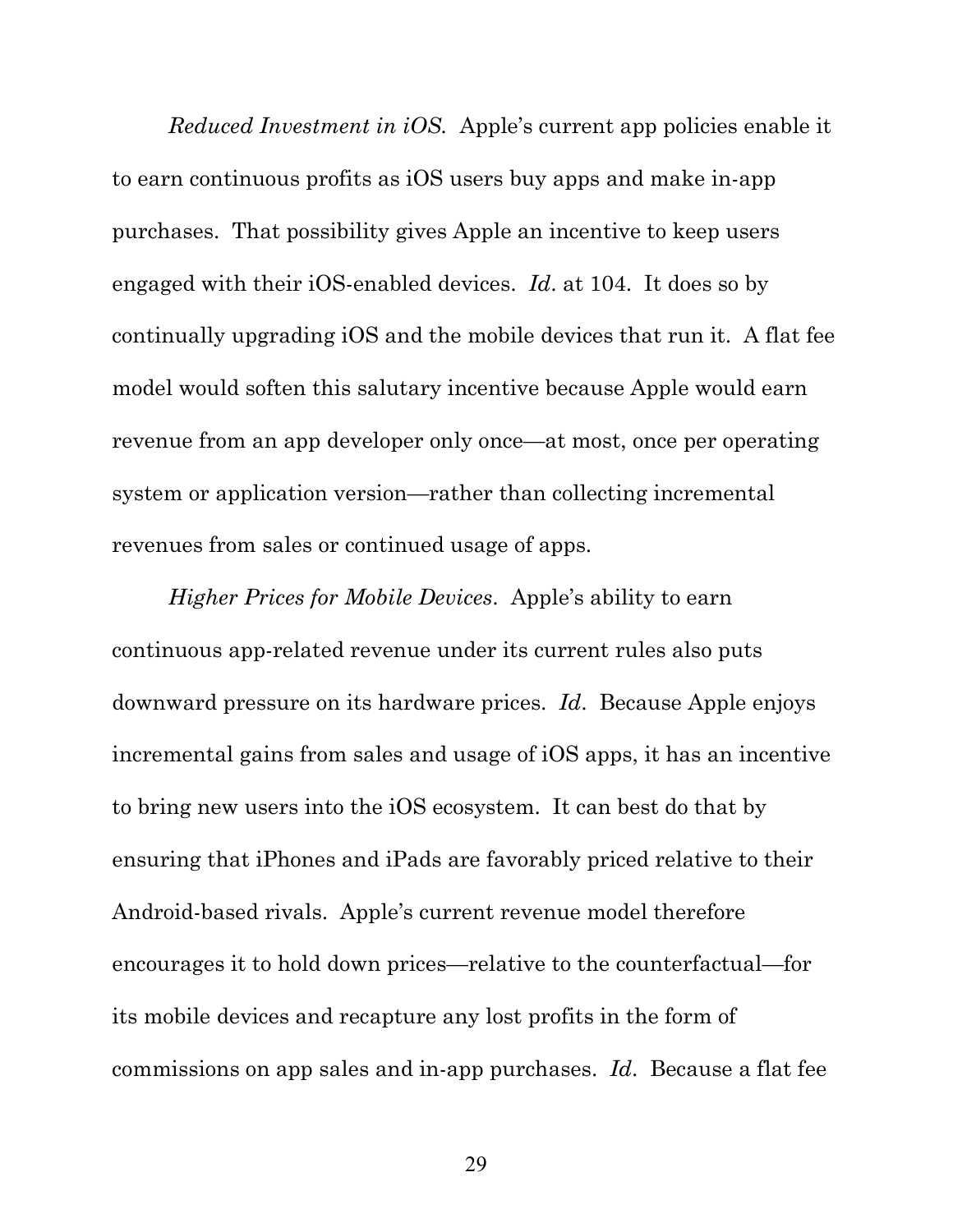revenue model eliminates Apple's incremental revenue from iOS app sales and usage, that model reduces Apple's incentive to lower its device prices to encourage greater sales and usage of iOS apps. That leads to a "deadweight loss"—squandering the gain that would result from a mutually beneficial transaction—because some consumers who value iPhones enough to purchase them at lower (but above-cost) prices would not buy them at the higher prices that would prevail if Apple could not earn additional revenue from app transactions. *Id*.

*Reduced privacy and security for users*. Under any business model that replaced the requirement to distribute through the App Store with a fee for necessary APIs, Apple would relinquish its role in guarding the privacy and security of iOS app users. The district court recognized both (1) that Apple's app distribution restrictions increased security and "help ensure privacy, quality, and trustworthiness," 1-ER-111, and (2) that "removing app distribution restrictions could reduce this effectiveness." 1-ER-110. *See also* 1-ER-151-55.

Remarkably, one group of *amici* suggests that security and privacy should be categorically excluded from antitrust analysis altogether. *See* Dkt. 48, at 6-14. They maintain that "restrictions on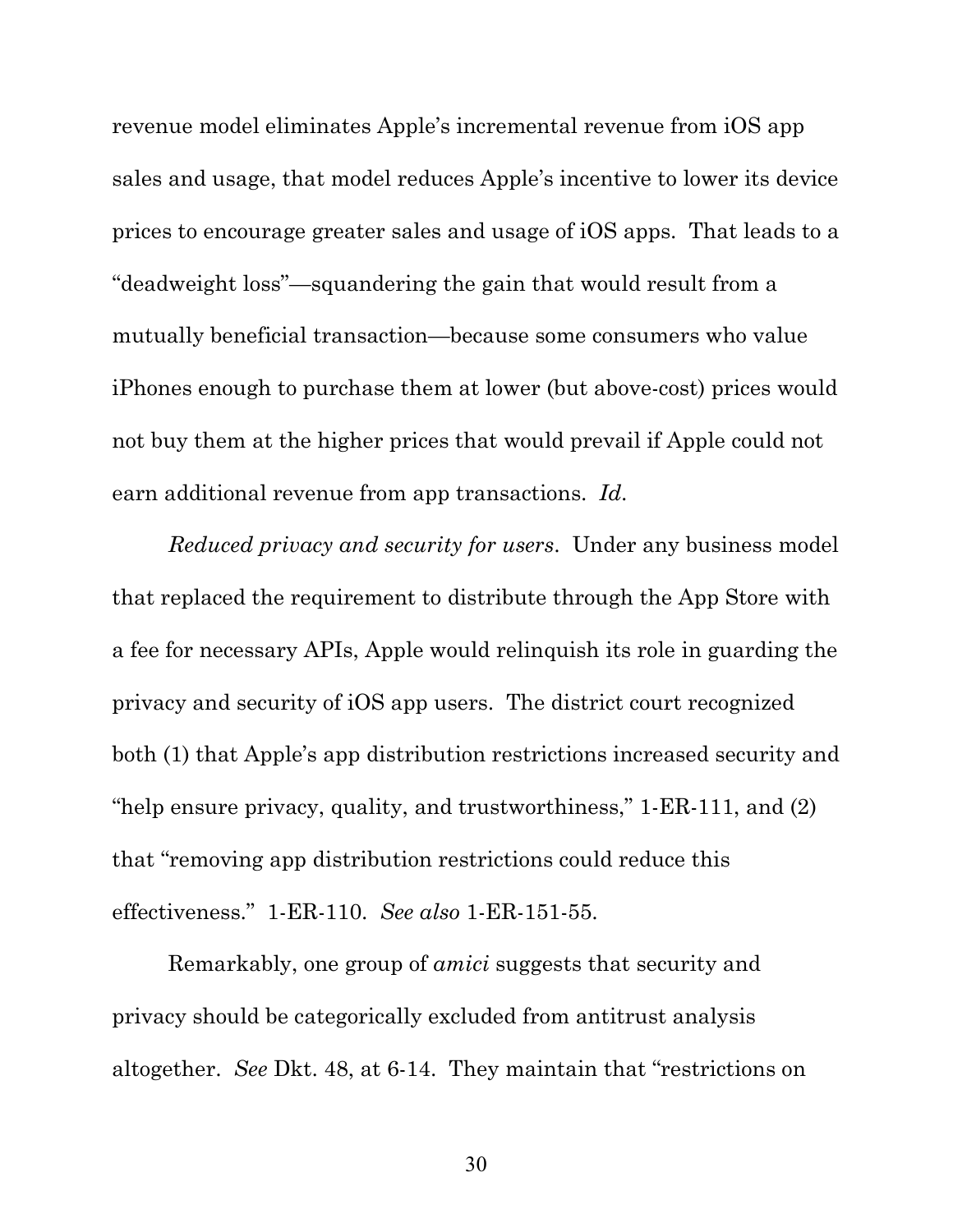competition cannot be justified by arguments that they will improve product quality or even safety." *Id.* at 8. Their sources for this imaginary principle are limited to cases involving *horizontal*  agreements between competitors. *Id.* at 8-11.

But no horizontal restrictions are at issue here. Apple's practices must be evaluated either as vertical restraints or single-firm conduct. And it is beyond doubt that enhancement of product quality—including an improvement in product safety—counts as a procompetitive justification for vertical restraints and unilateral business behavior. *E.g.*, *Leegin Creative Leather Prods., Inc. v. PSKS, Inc*., 551 U.S. 877, 889 (2007) (vertical restraint); *Viamedia, Inc. v. Comcast Corp.*, 951 F.3d 429, 478 (7th Cir. 2020) (unilateral conduct); Areeda & Hovenkamp, *supra*, ¶ 651d, at 119 (explaining, in discussing liability for unilateral conduct, that "aggressive but nonpredatory pricing, higher output, improved product quality, energetic market penetration, successful research and development, cost-reducing innovations, and the like are welcomed by the Sherman Act").[5](#page-36-0)

<span id="page-36-0"></span><sup>5</sup> Moreover, the Supreme Court has recognized enhancement of product quality as a procompetitive justification even for certain horizontal restraints. *E.g.*, *Broadcast Music, Inc. v. Columbia Broadcasting Sys.,*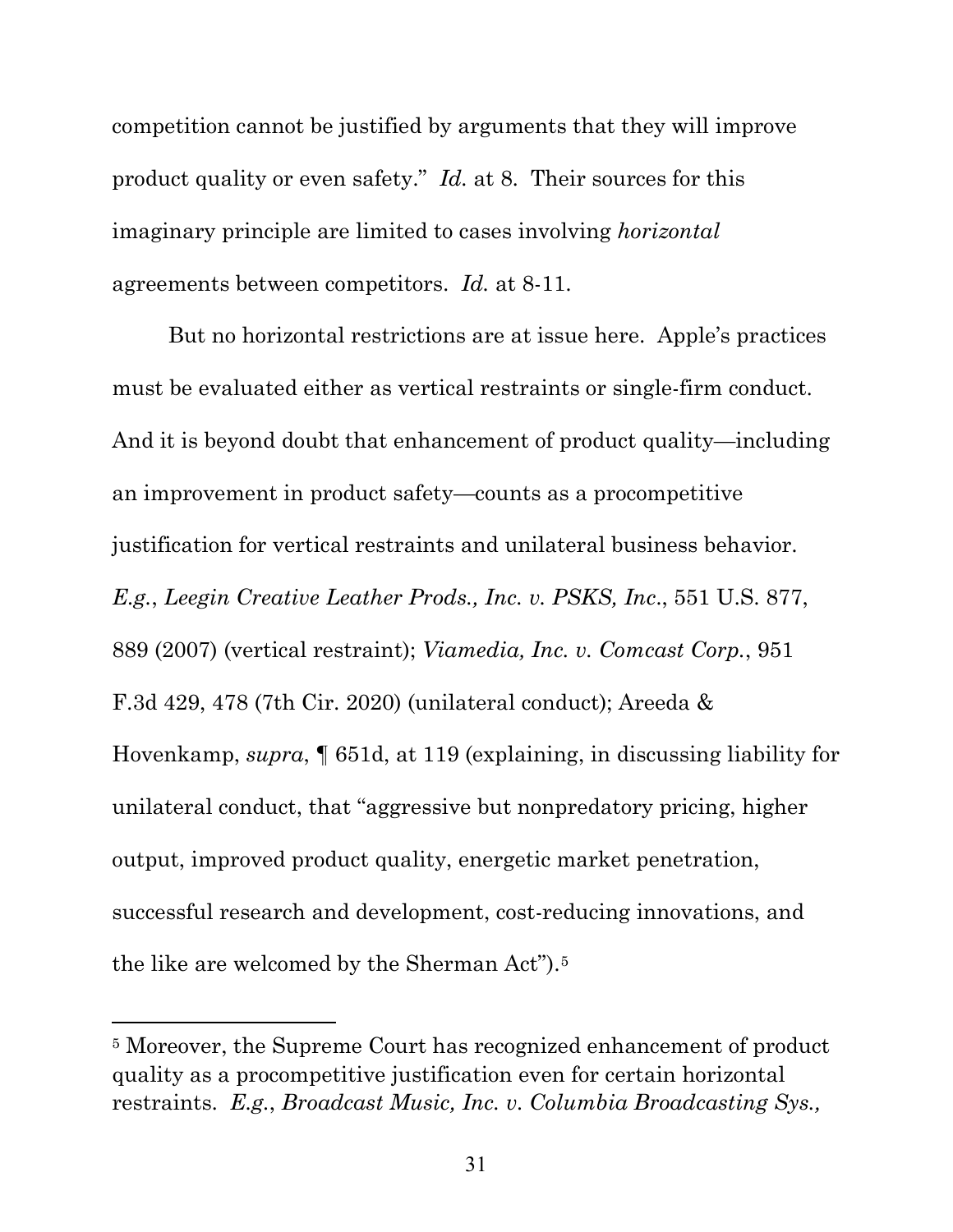Indeed, showing that a challenged restraint "increased the quality of and quantity of … transactions" may defeat an effort to show any anticompetitive effects at the threshold. *See Ohio v. Am. Express Co.*, 138 S. Ct. 2274, 2290 (2018); *Qualcomm*, 969 F.3d at 989. That is because increasing product quality in one brand increases the sales volume of that brand, stimulates responsive increases in quality in other brands, or both.

Unsurprisingly, the district court reported that the trial "witnesses [we]re unanimous that user security and privacy are valid procompetitive justifications." 1-ER-114. Privacy and security are product features much in demand among online app users. A recent study focused on Apple's December 2020 requirement that "all developers that publish apps on its App Store … supply privacy labels which list the types of data being collected and how the data is used in a standardized and easily digestible format." Bo Bian et al., *The Supply* 

Inc., 441 U.S. 1, 21-22 (1979) (recognizing procompetitive nature of horizontal restraint that facilitated the creation of "a different product" with "unique characteristics"); *NCAA v. Bd. of Regents of Univ. of Okla.*, 468 U.S. 85, 102 (1984) (observing that certain horizontal restraints were necessary "to preserve the character and quality of the 'product'" of amateur college football).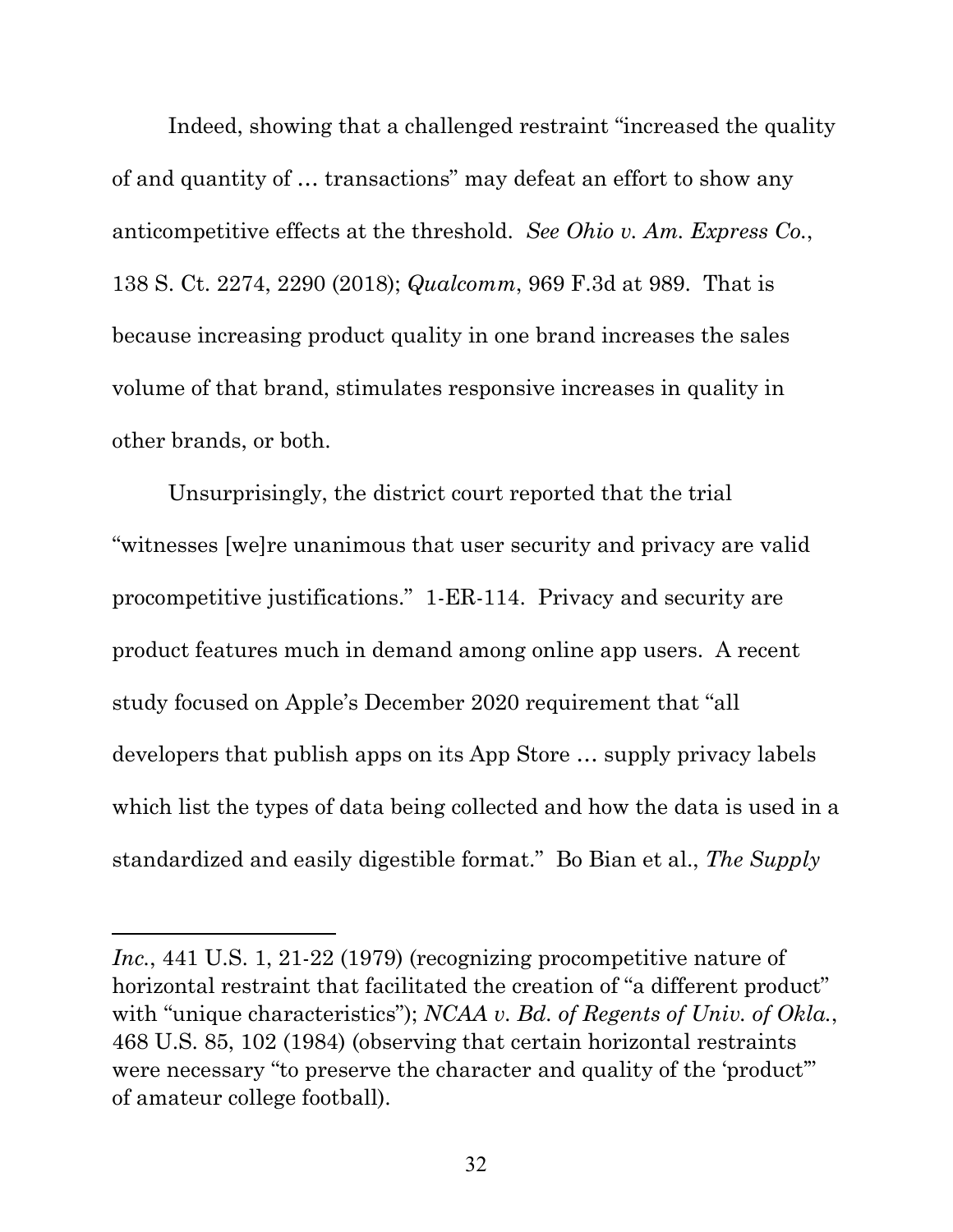*and Demand for Data Privacy: Evidence from Mobile Apps* 1 (Dec. 17, 2021), available at https://papers.ssrn.com/abstract=3987541. The study observed that, "following the release of privacy labels, .. the iOS version of any given app experiences a close to 14% decline in weekly downloads and a 15% decline in revenues" when compared to the app's "Android counterpart" that had not disclosed its data collection practices. *Id.* at 3. The study concluded that "consumers are averse to data collection by apps, especially when their data is collected for privacy-invasive uses." *Id.* at 29.

Commenters on the present case recognize that "if the privacyrelated justifications" form part of the "reasoning that the maintenance of data privacy and security through the restraints improves interbrand competition," then those justifications are legitimate under the antitrust laws. Erika M. Douglas, *Data Privacy Protection as a Procompetitive Justification*, Antitrust Mag. Online, Dec. 2021, at 1, 12 n.82. And that was the district court's reasoning: it explicitly found that "the app distribution restrictions promote interbrand competition" as "a corollary of the security justification." 1-ER-148.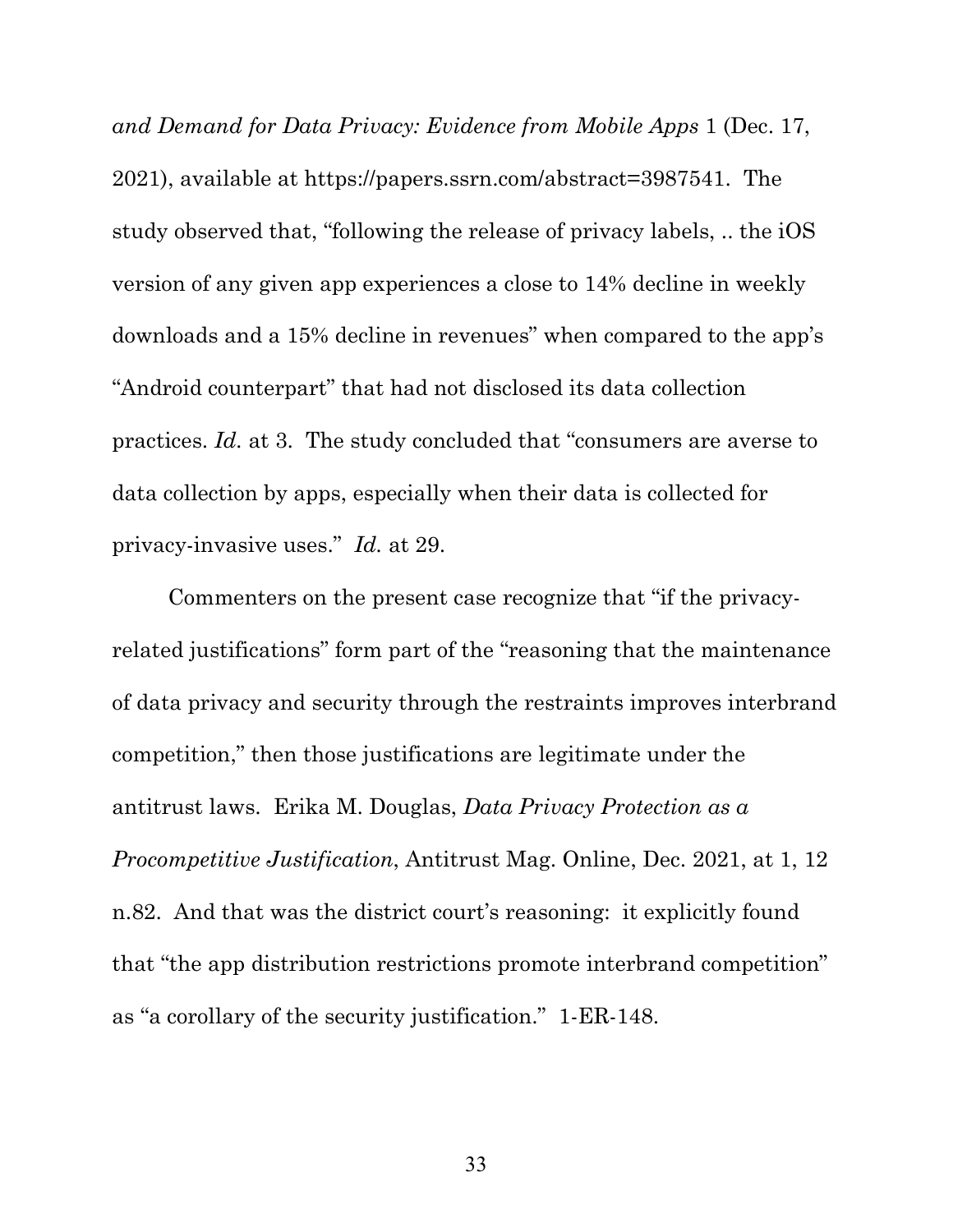Consumers have responded favorably to Apple's efforts at maintaining privacy and security through the App Store and IAP. Indeed, the district court associated those characteristics with Apple's success in several markets including mobile gaming transactions, the relevant market here, and mobile devices. *See* 1-ER-149. Contrary to the suggestion of *amici*, then, the Apple platform's "security and privacy have remained a competitive differentiator for Apple" since it first launched the iPhone and the App Store. 1-ER-113-114.

#### **2. Replacing Apple's current policies with revenue-based license fees would likely reduce consumer welfare.**

A second alternative for Apple, should this Court condemn the policies Epic has challenged, would be to charge app developers a revenue-based fee for the amenities required to produce operable iOS apps. Charging developers 30% of their revenues from app transactions, while allowing them to use whatever app distribution and in-app payment services they preferred, could theoretically allow Apple to collect the surplus it currently extracts—and which antitrust law permits it to collect—while permitting competition in iOS app distribution and in-app payment services. Such a policy could also avoid many of the difficulties of a flat fee revenue model. In the end,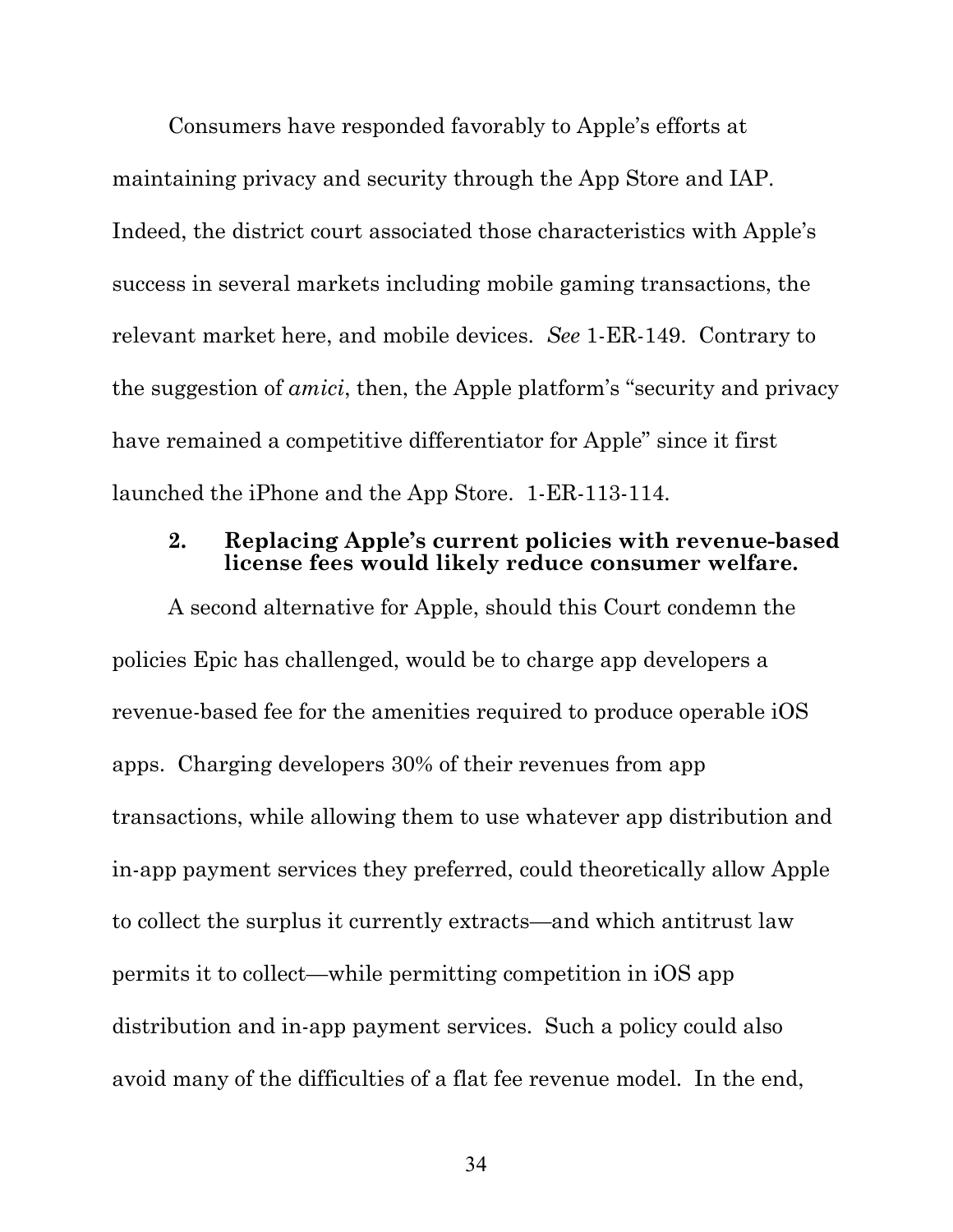though, moving to a revenue-based fee model would likely reduce consumer welfare relative to Apple's current approach.

Charging a revenue-based fee for the amenities required to produce operable iOS apps would entail costs that do not exist under Apple's current system. By requiring that app sales occur through its App Store and that in-app purchases utilize IAP, Apple currently collects its revenue share immediately at the point of sale. Under a revenue-based license system, Apple would incur additional costs of collecting revenues owed and ensuring that app developers are accurately reporting their revenues. *See* Areeda & Hovenkamp, *supra*, ¶1711b3 (observing that "revenue-based royalties require difficult and costly monitoring"). To extract the same revenue under this model, Apple would have to raise its revenue-sharing percentage above its current commission rate to cover its added collection and auditing costs.

Apple's choice of its current policies over this alternative revenuecollection model suggests that the added collection and auditing costs of moving to the alternative approach would exceed any consumer benefit. *See* 1-ER-153 n.617 ("[A[ny alternatives to IAP … would seemingly impose both increased monetary and time costs to both Apple and the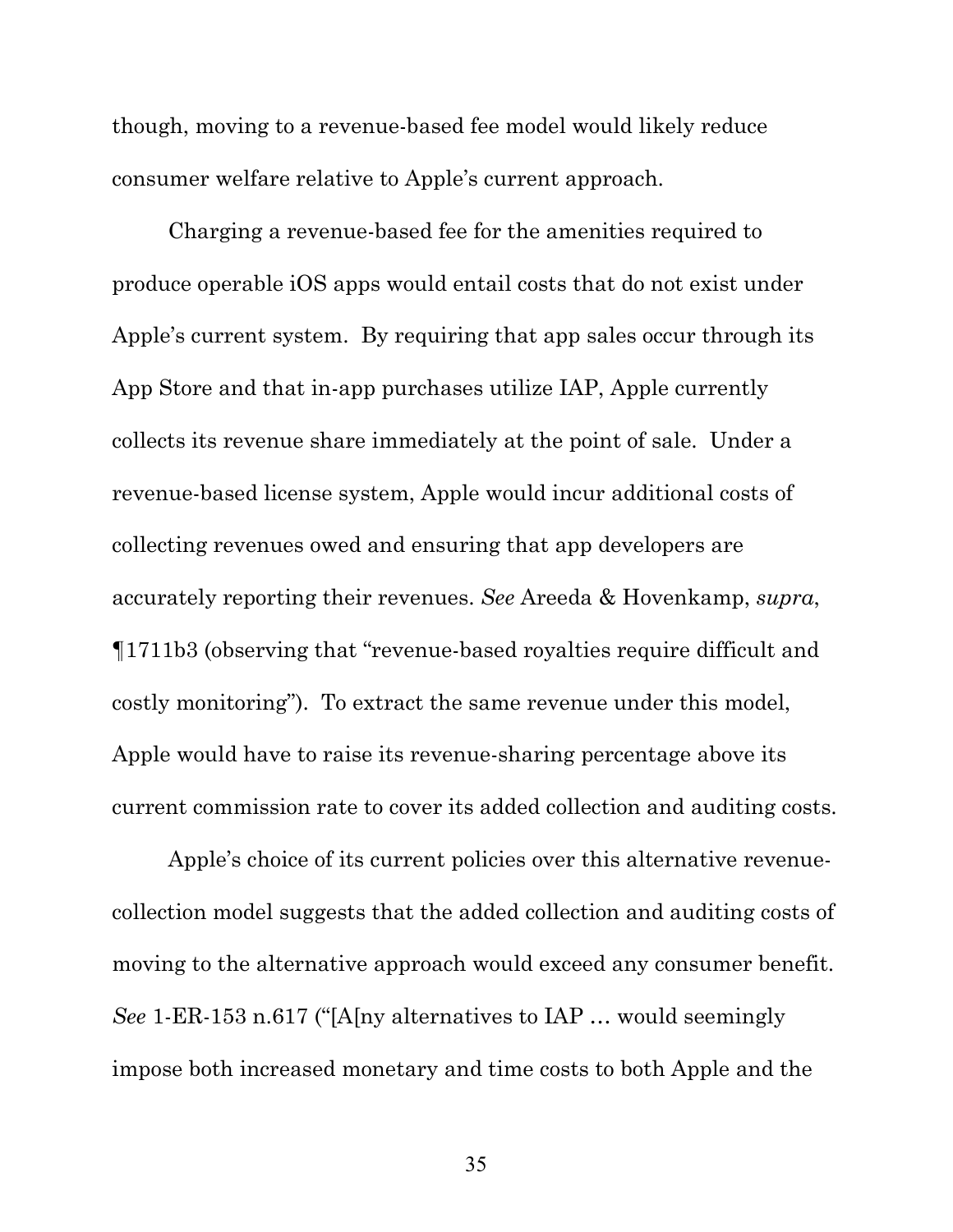developers."). Given that Apple can collect the same revenue percentage from app transactions using either means, it has an incentive to select the approach that maximizes iOS app transaction revenues. Any approach that enhanced the net value consumers receive when buying apps and making in-app purchases would raise overall app volume and revenues, boosting Apple's bottom line. That Apple has not gone in this direction suggests that it does not believe consumers would receive greater benefit under the alternative system.

Apple might be wrong, of course. But it has every incentive to make the consumer welfare-enhancing decision here, as doing so maximizes its own profits.[6](#page-41-0) To judicially "second-guess degrees of reasonable necessity" in the face of such incentives is a "recipe for disaster" that could "chill the very procompetitive conduct the antitrust laws are designed to protect." *NCAA v. Alston*, 141 S. Ct. at 2161 (cleaned up).

<span id="page-41-0"></span><sup>6</sup> Because Apple's policies do not plausibly enhance its market power in any other market, the prospect of enhanced profits in another market could not affect how it determines to extract surplus from iOS app sales and in-app payments.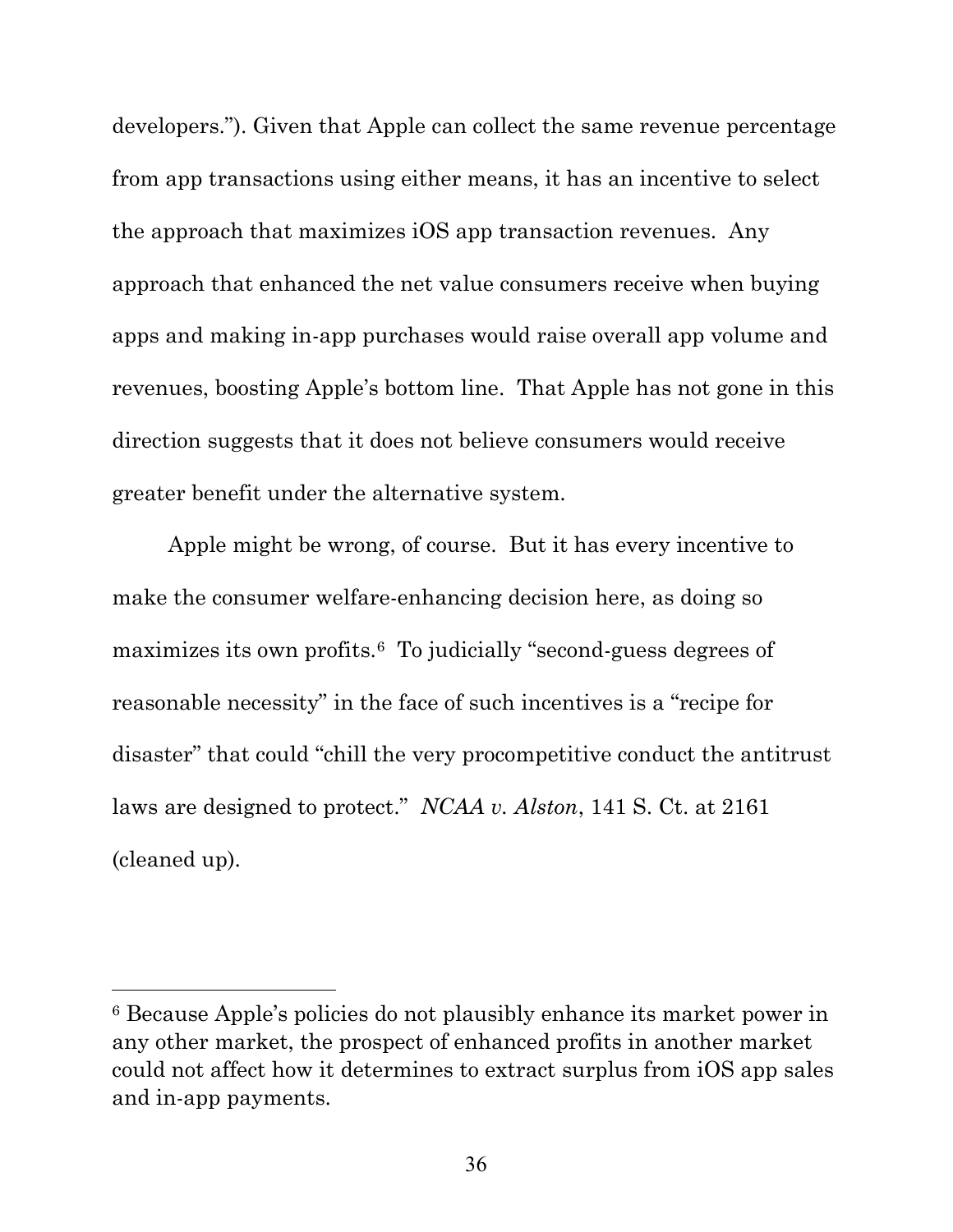#### **CONCLUSION**

The policies Epic has challenged enable Apple to extract surplus from transactions involving the unique product it created, but they do not give it any new market power or shore up its existing market power. Condemning the challenged policies and thereby inducing Apple to use alternative means to extract surplus from iOS app transactions likely would reduce consumer welfare relative to the status quo. Accordingly, this Court should affirm the district court's ruling that Apple has not violated antitrust law.

March 31, 2022 Respectfully submitted,

/s/ *Donald M. Falk* Donald M. Falk SCHAERR|JAFFE LLP Four Embarcadero Center Suite 1400 San Francisco, CA 94111 Telephone: (415) 562-4942 *dfalk@schaerr-jaffe.com*

*Attorneys for Amici Curiae Law and Economics Scholars*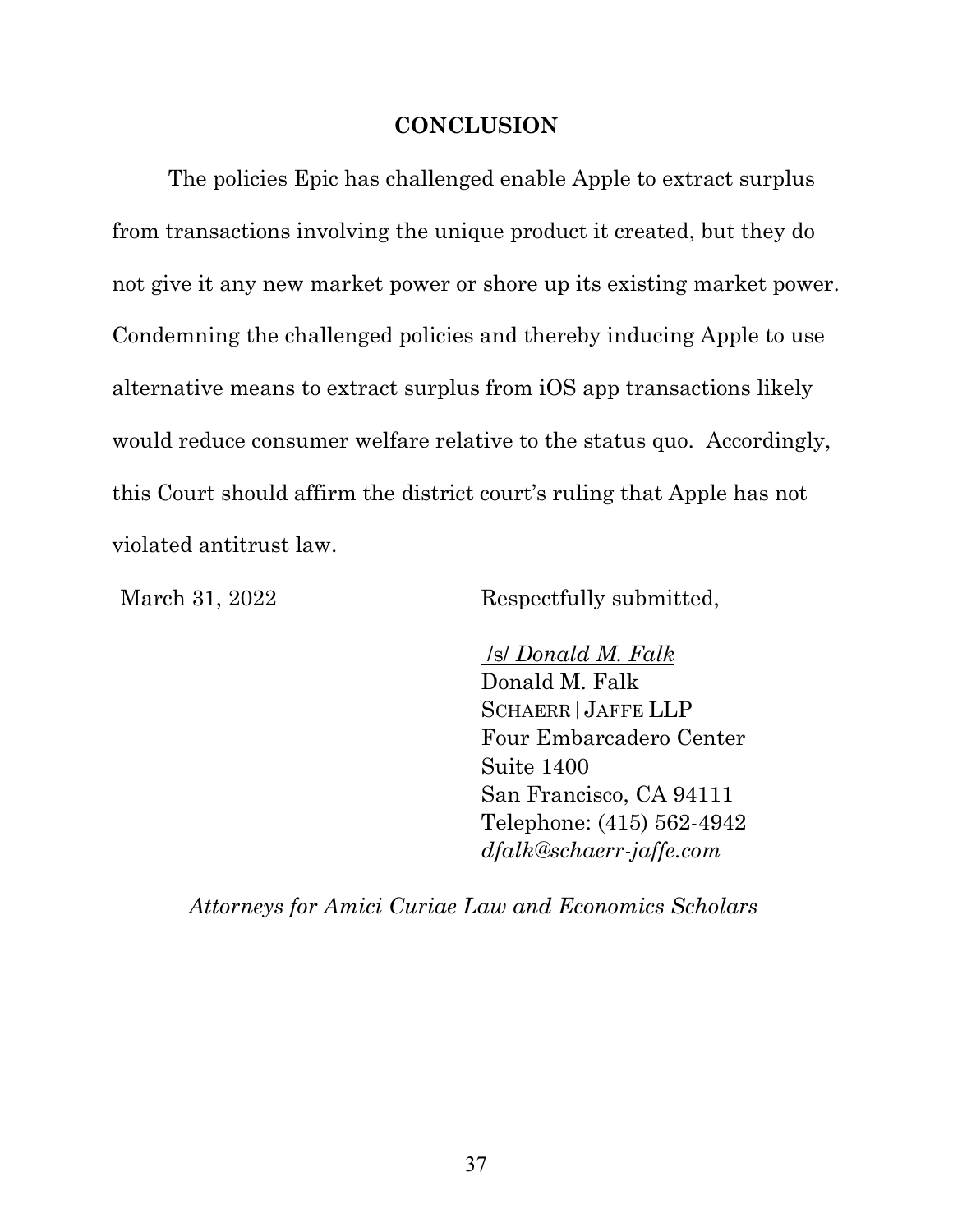### **APPENDIX A**

The views of the signatories are solely their own and not those of the listed institutions. Academic affiliations and former government positions are included solely for the purpose of identification.

Alden Abbott Senior Research Fellow Mercatus Center at George Mason University (Former general counsel, Federal Trade Commission)

Henry N. Butler Henry G. Manne Professor of Law and Economics Executive Director, Law & Economics Center Antonin Scalia Law School George Mason University

Thomas A. Lambert Wall Family Chair in Corporate Law and Governance University of Missouri Law School

Alan J. Meese Ball Professor of Law Co-Director, Center for the Study of Law and Markets William & Mary Law School

Aurilien Portuese Director, The Schumpeter Project on Competition Policy at the Information Technology & Innovation Foundation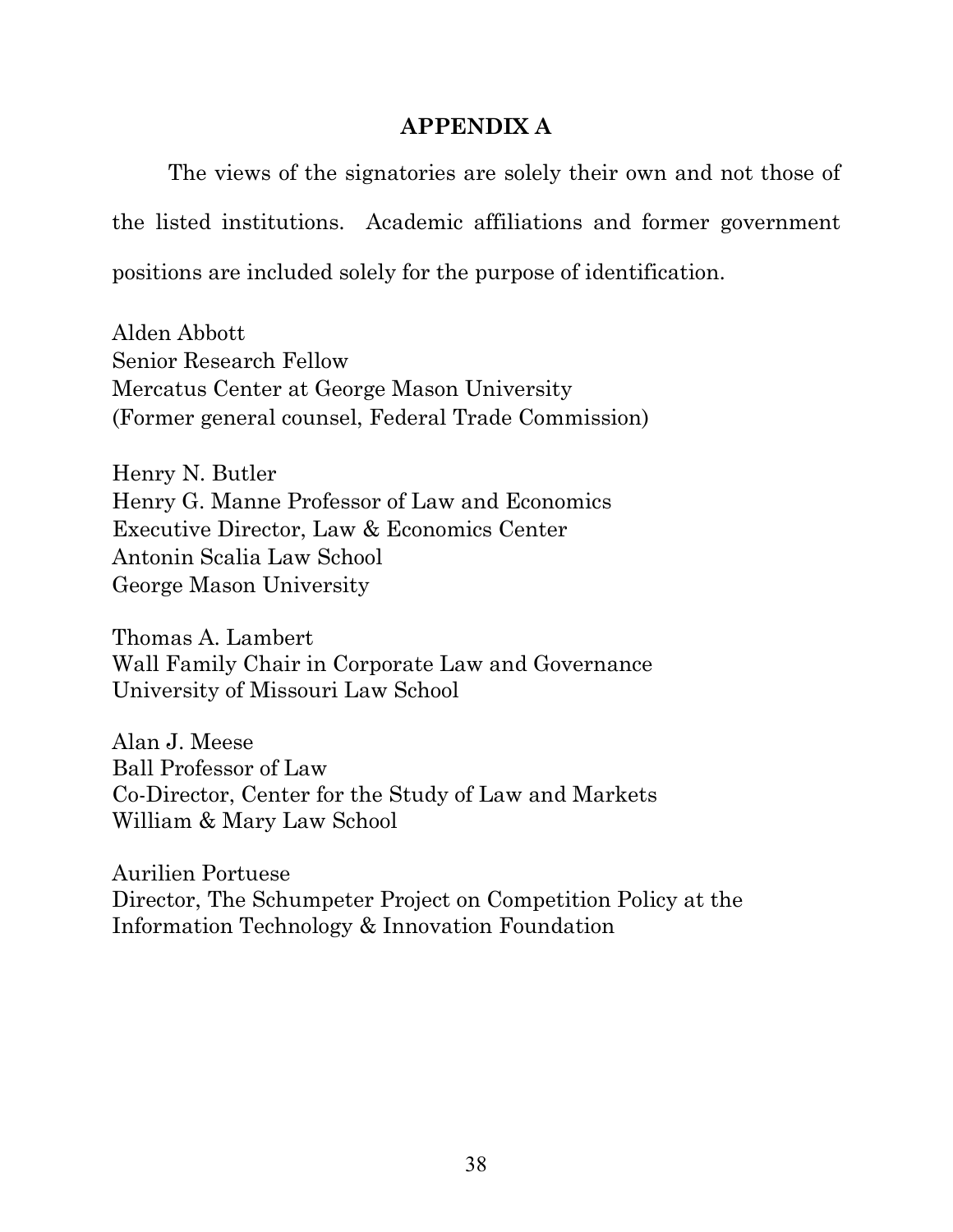John M. Yun Associate Professor of Law and Deputy Executive Director, Global Antitrust Institute Antonin Scalia Law School George Mason University (Former Acting Deputy Assistant Director, Bureau of Economics, Antitrust Division, Federal Trade Commission)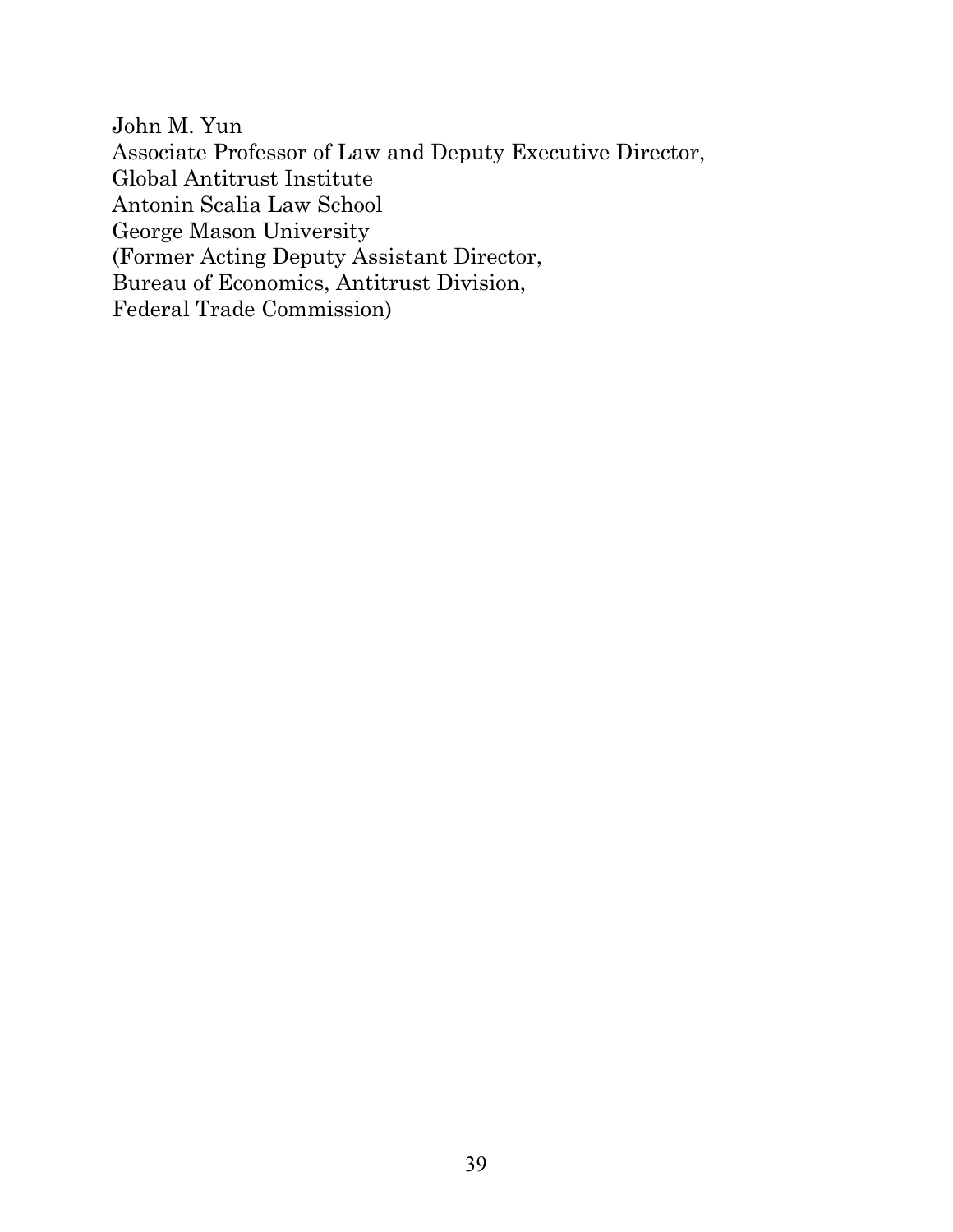## **CERTIFICATE OF COMPLIANCE**

- 1. This brief complies with the type-volume limitation of Fed. R. App. P. 32(a)(7)(B) and Circuit Rule 32-1 because:
	- $\boxtimes$  this brief contains 6,895 words, excluding the parts of the brief exempted by Fed. R. App. P. 32(f), *or*
	- $\Box$  this brief uses a monospaced typeface and contains lines of text, excluding the parts of the brief exempted by Fed. R. App. P.  $32(a)(7)(B)(iii)$ .
- 2. This brief complies with the typeface requirements of Fed. R. App. P. 32(a)(5) and the type style requirements of Fed. R. App. P.  $32(a)(6)$  because:
	- $\boxtimes$  this brief has been prepared in a proportionally spaced typeface using Microsoft Word for Mac in 14-point Century Schoolbook, *or*
	- $\Box$  this brief has been prepared in a monospaced spaced typeface using *(state name and version of word processing program)* with *(state number of characters per inch and name of type style)*

.

*/s/ Donald M. Falk* Donald M. Falk *Attorney for Amici Curiae Law and Economics Scholars*